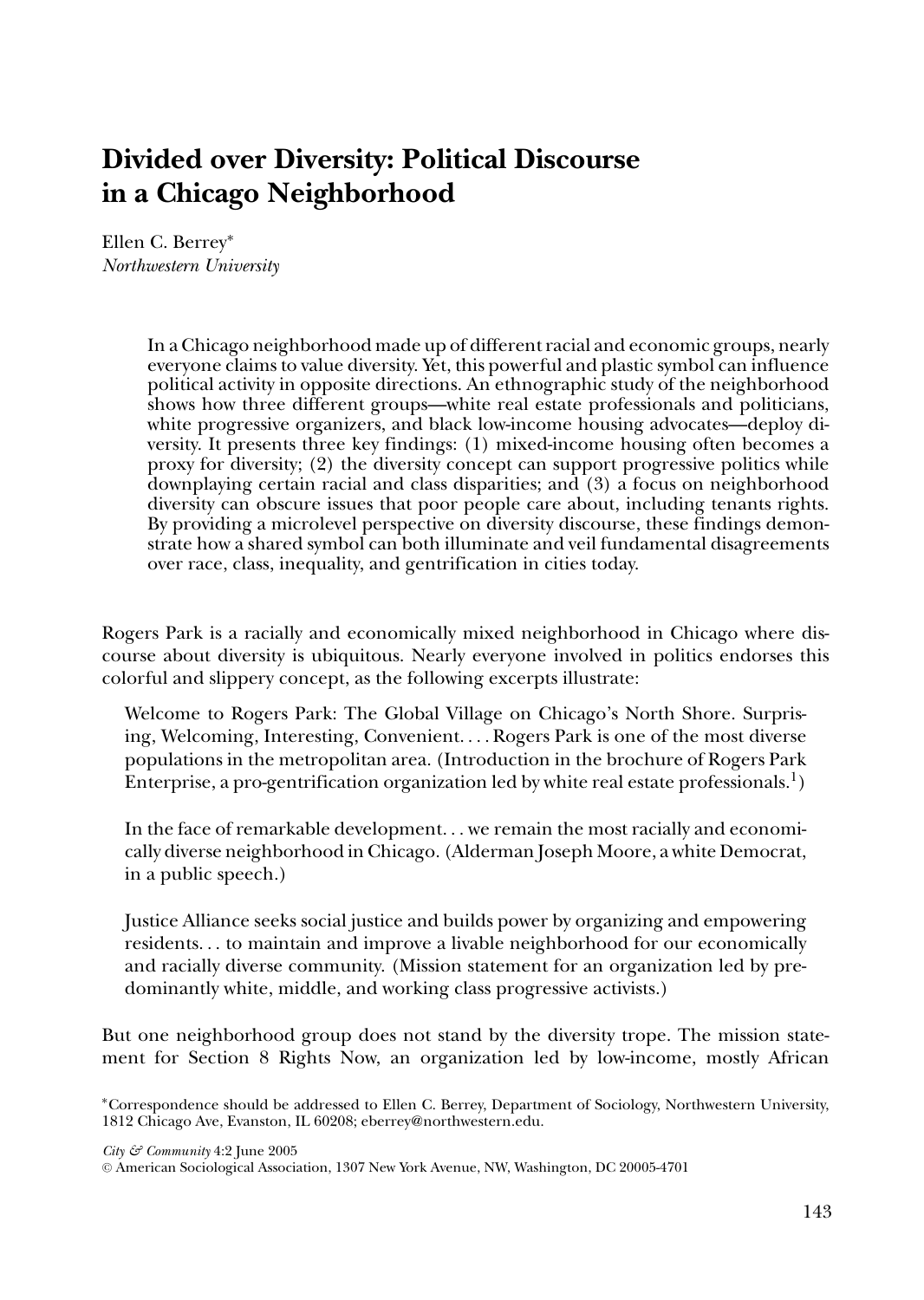American housing advocates states, "Section 8 Rights Now is made up of Section 8 Tenants organizing... to develop, educate and advocate for Tenants Rights in Rogers Park."

In both Rogers Park and the rest of Chicago, there is a popular image of the neighborhood as a model diverse community, a rainbow of demographic groups living together peacefully. This article, based on ethnographic evidence, presents three key findings that reveal greater nuance behind such a depiction of the neighborhood. First, when white progentrification advocates articulate their housing agenda, they turn mixed-income housing into a symbolic proxy for diversity. These politicians and professionals suggest that upscale housing and affluent residents will *improve* Rogers Park's *economic* diversity.

Second, contrary to assumptions in the urban literature, the diversity trope can support multi-issue, progressive politics. White progressive organizers rhetorically connect diversity with concerns about structural inequality, while their use of the term also downplays racial and class power disparities between their organization's leaders and members. Finally, the poor, African American subsidized housing activists rarely mention the word at all. Instead, they speak about discrimination and tenants rights. This points to the third finding: a focus on neighborhood diversity can overshadow the concerns of low-income, minority tenants, especially concerns about their rights.

These findings show that a multivalent and plastic concept like diversity makes room for vastly different meanings and goals in the context of neighborhood redevelopment politics. The article challenges scholarship that assumes diversity is either an inherently good thing (e.g., Florida, 2002) or a symbol manipulated by urban elites to exploit marginalized groups and pursue gentrification (e.g., Mele, 2000). Rather, the powerful, shared idea of diversity can communicate contradictory understandings of social differences that challenge, reinforce, or sidestep existing inequalities. It can paradoxically influence political activity in opposite directions, as people conceal their disparate, opposing political and economic agendas by using such a trope. Thus, discourse about diversity can both illuminate and veil fundamental disagreements over race, class, and development in cities today.

## BACKGROUND

Scholars have long understood diversity as a defining feature of modern cities (Fischer, 1975; Park and Burgess, 1925; Simmel, 1971). The influential work of the early Chicago School of sociology generally posed diversity in terms of interethnic conflicts, often in pejorative terms (Bhattacharyya, 1999). Wirth's (1938) classic treatise described how social heterogeneity in cities disrupts the intimate relationships found in homogenous settings, so urbanites are more sophisticated but more alienated. Subsequent scholars challenged these assertions, arguing that successful cities have an "intricate and close-grained diversity of uses" ( Jacobs, 1961, p. 19) and that people of varying class and cultural backgrounds can be amicable neighbors (Gans, 1962).

Today, commentators tend to understand individual-level diversity in terms of cultural exchange, charged interactions, and new identities. Diversity, it is so often said, makes cities vibrant albeit contentious places (Fischer, 1999). Many analysts of segregation and poverty have equated neighborhood-level diversity with racial and economic integration, implying it is a blueprint for city living (e.g., Farley and Frey, 1994; Wilson, 1987). Florida (2002, 2003) asserts that urban economies prosper where there is widespread support for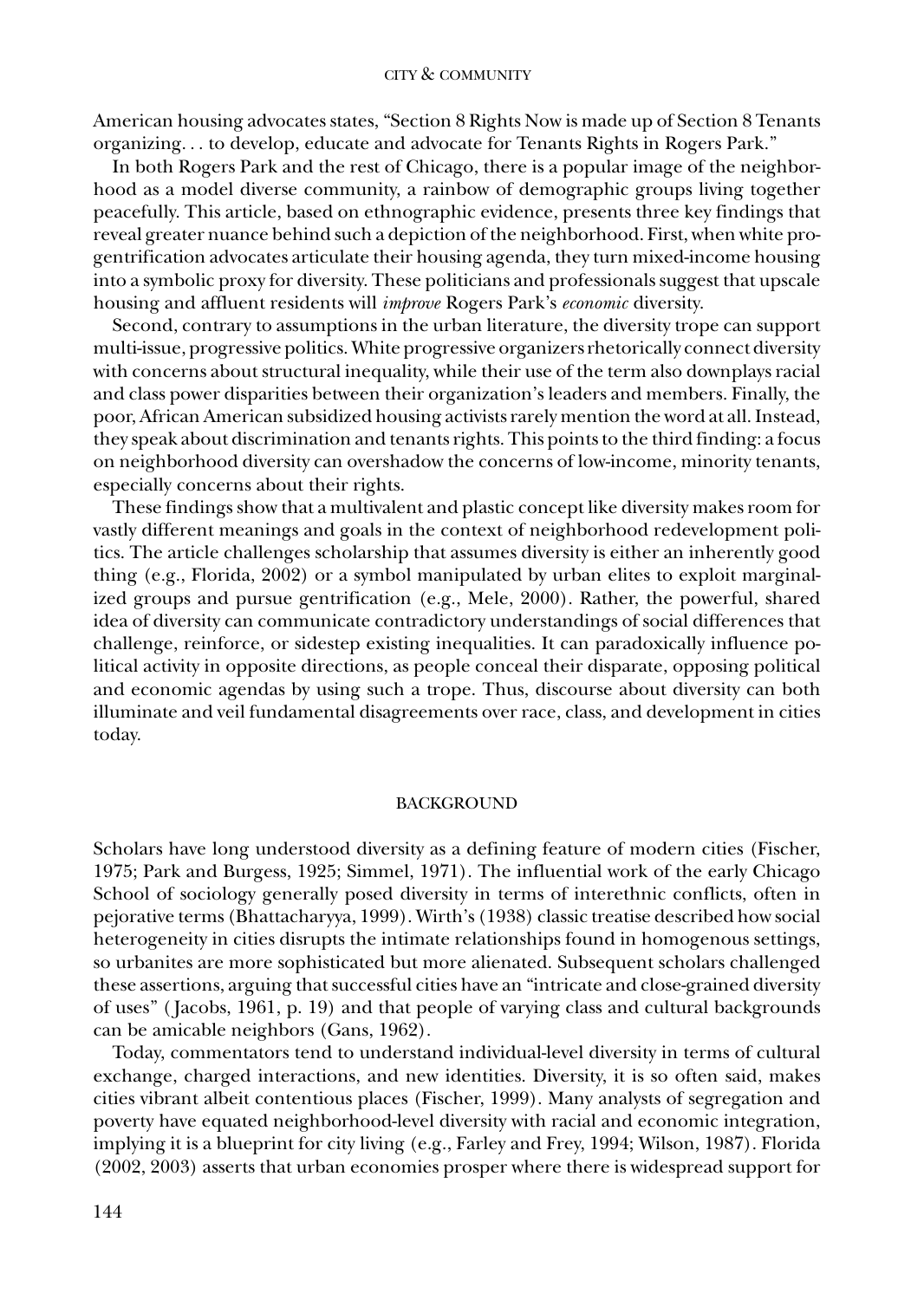the abstract values of tolerance and diversity, best predicted by a large concentration of gay people; he observes that members of the highly educated "creative class," who work in knowledge-based occupations and drive economic growth, want to live in places that they perceive as diverse.

The diversity concept has become more prevalent in U.S. cities since the early 1970s. Its rising popularity has coincided with dramatic economic and political transformations and broader shifts in popular language about social differences, like race (for insightful reviews see di Leonardo, 1998; Downey, 1999; Omi and Winant, 1994; Schuck, 2003; Wieviorka, 1998). In this era of de-industrialization, industries such as, information technology, tourism, entertainment, and other specialized services have become leading economic sectors in many cities (Sassen, 2001; Wilson, 1996). Such industries tend to provide job opportunities at opposite ends of the pay scale and occupational ladder. This labormarket structure contributes to rising income inequality and helps to create a bifurcated urban workforce, with pools of affluent and disadvantaged workers that each rely on different types of housing and commercial and public services.

By the 1980s, city governments began embracing neoliberal urban development strategies conducive to these economic trends. Such strategies prioritize free market capitalism and the tenets of economic efficiency, privatization, and individual responsibility (Reed, 1999; Ruben, 2001). Many city agencies eschewed the urban policies of the recent past, which had supported supply-side public housing and large-scale land clearance (Hirsch, 1983). They have cut public funding for social programs and encouraged fiscal growth through policies promoting historic preservation, condominium conversions, and subsidies for private investment in disadvantaged communities (Zukin, 1987). Although suburbanization was still the dominant trend in the 1990s (Wyly and Hammel, 1999), upscale residential and commercial amenities have proliferated in gentrifying cities and neighborhoods. These changes also frequently displace the low-cost housing, social services, businesses, and social networks that poor and minority residents rely upon (Kennedy and Leonard, 2001).

Amidst these transformations, government officials and for-profit entrepreneurs have tried to symbolically reconstruct cities as places of consumption and spectacle (Fincher and Jacobs, 1998; Lloyd and Clark, 2001; Mele, 2000). People depend upon symbolic means to exercise political and economic power, communicate their agendas, and distribute material resources (Edelman, 1967; Kertzer, 1988); accordingly, enthusiastic endorsements for diversity are often a part of efforts to remake cities as cultural, tourist, or investment destinations. Ethnographies of changing neighborhoods show how elites instrumentally manipulate terms like diversity, multicultural, and mixed-income to encourage gentrification (e.g., Bennett and Reed, 1999; Conquergood, 1992; Goode, 2001; Mele, 2000). For example, elites sponsor community festivals and bicentennial commemorations that portray communities as mosaics and market demographic differences as if they were commodities (Goodwin, 1979; Spillman, 1997). Zukin (1995), among others, maintains that city boosters are depicting a fictitious kind of community equality through the lens of diversity, making it easier to govern development and obscure their political power. More generally, both glamorized portraits of ethnic diversity (Goode, 2001) and gritty, seemingly authentic images of bohemian diversity (Lloyd, 2002) appear to be classic symbols of the contemporary urban order.

Such depictions of diversity are amenable to a neoliberal vision of racial and ethnic differences as exotic, aesthetically pleasing, and controlled. Neoliberal ideology, as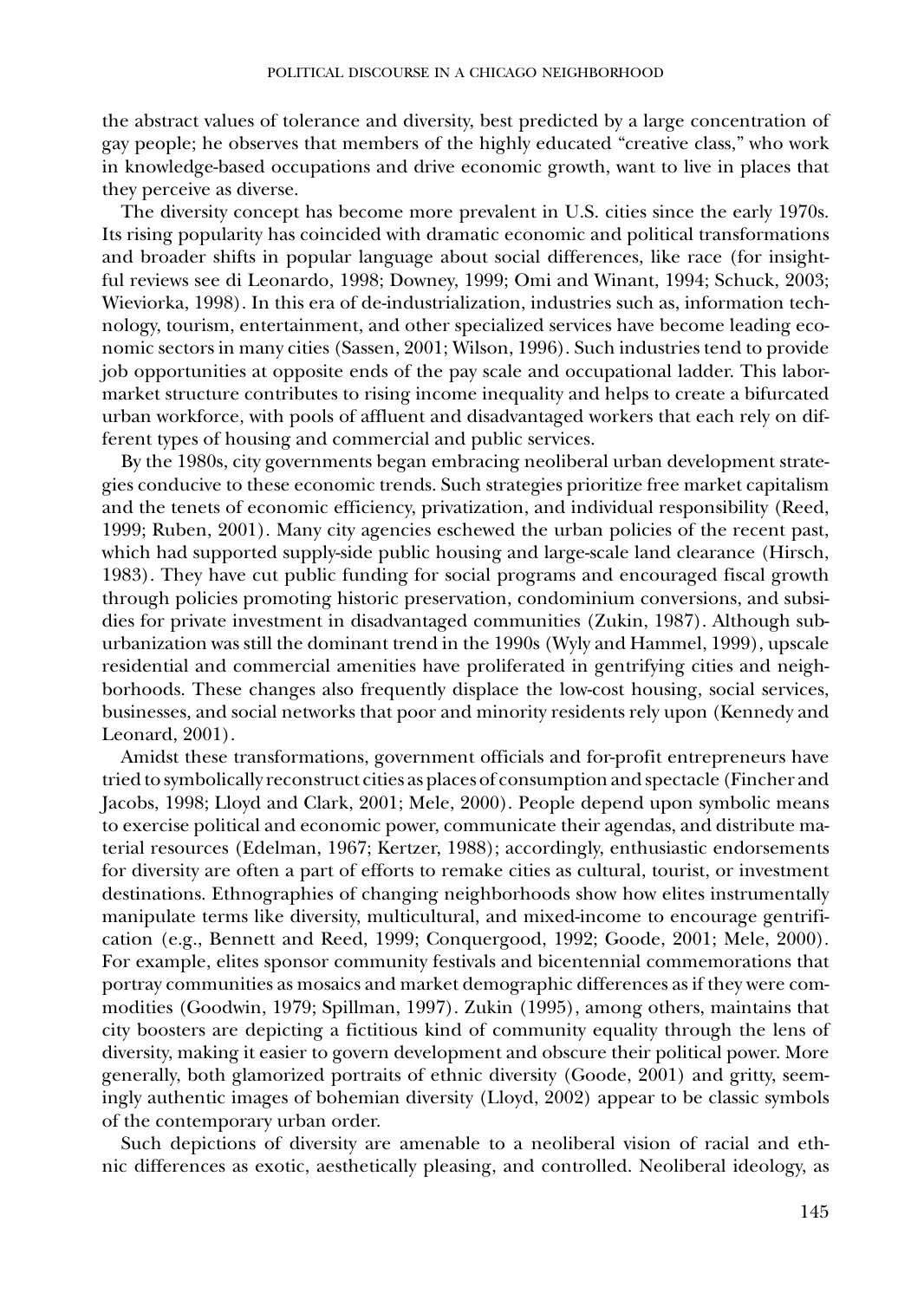interpreted by its critics, does not uniformly strive to erase race or ethnicity (di Leonardo, 1998; Reed, 1999; Ruben, 2001). It actually allows for and even endorses certain racial identifications. Reed (1999), for example, suggests that neoliberals may take conventionally liberal stances on many social issues like integration, as long as those issues do not interfere with free market capitalism or draw attention to racial inequalities. Therefore, popular discourse about contemporary development frequently frames diversity as a sort of warm fuzzy multiculturalism, an image that papers over the very inequities that development depends upon and exacerbates (Zukin, 1995).

The urban scholarship on culture and political economy rightfully turns a discriminating lens on boosters' praise for diversity. It also challenges uncritical academic endorsements that take the concept of diversity for granted as a common sense, moral directive rather than an "object for scrutiny" (Bhattacharyya, 1999, p. 149). These critiques generally favor a structural and macro-level analysis of the larger institutions and social structures that shape discourses about diversity and difference. For instance, scholars note the popularity of symbols of sanitized diversity in the process of making broader claims about the political economy of culture within contemporary global capitalist restructuring (e.g., Ruben, 2001; Zukin, 1995; also see Gibson, 1998), or describing other observations about discourse and redevelopment (e.g., Conquergood, 1992).<sup>2</sup> The few qualitative studies that analyze local discourse about diversity in depth emphasize how political elites frame and impose their visions of difference (e.g., Bennett and Reed, 1999; Mele, 2000; Zukin, 1995), but not how people understand the meaning of diversity in their everyday politics. Similarly, these studies suggest that the discourse is the province of just one group—coalitions of corporate leaders and politicians (for an exception, see Goode, 2001).

Downey (1999) and Martiniello (1998) have urged scholars to pay greater ethnographic attention to the cultural, social, and political dimensions of local discourses about diversity. Lloyd (2002), too, points out the need for nuanced understandings of how city residents—not just developers, political elites, and tourists—produce, consume, and experience cultural meaning.

This article follows their edicts. It looks at how people shape the cultural meanings of diversity within a historically specific context and how these meanings, in turn, shape people's understandings and experiences of cities. Cultural elements like symbols can contain many subjective and ambiguous interpretations. So, people may rely on the same symbol or trope without necessarily agreeing about what it signifies (Durkheim, 1912). In the case of Rogers Park, interest groups draw upon the thinly shared prism of diversity to construct different interpretations of race, class, and social difference as they pursue their polarized political goals.

# METHODS

Rogers Park is considered one of the country's stable racially and economically mixed neighborhoods, making it a strategic field site (Nyden, Maly, and Lukehart, 1997).<sup>3</sup> My study examined local organizations active in neighborhood redevelopment politics and focused specifically on housing. These organizations included business-interests associations, tenant and worker organizers and their allies, service providers, and quality-of-life initiatives like block clubs and community policing, as well as the city government. $4$  With a few exceptions, participants and leaders in all these groups were conspicuously white,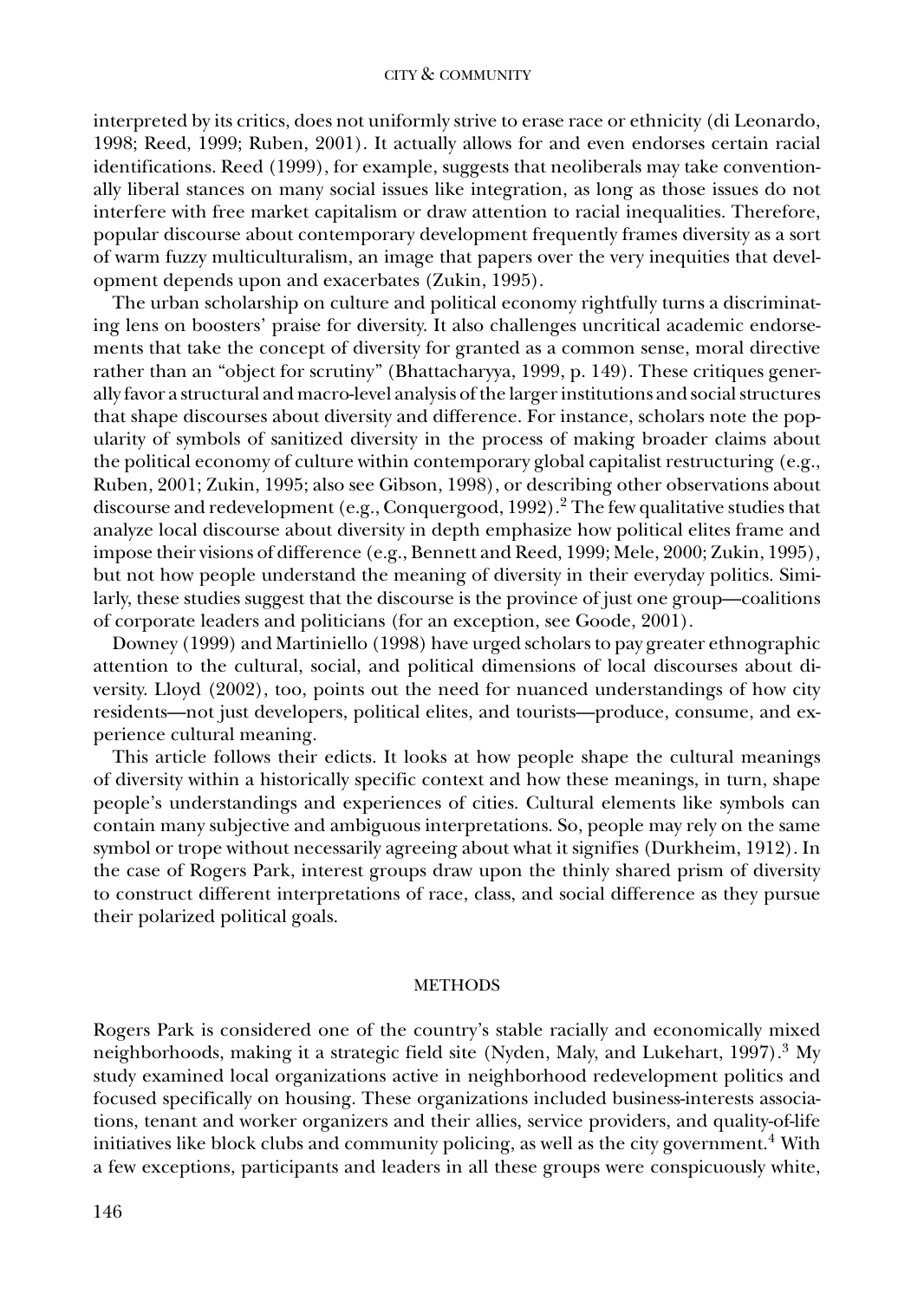educated, and middle class. Although many groups had racially mixed boards of directors, most had just a couple of black members, employees, or board members active in housing issues, and Latino participants were virtually absent.

My findings are based on ethnographic field notes, interview transcripts, and primary documents that I collected for almost 3 years (summer 2000 to spring 2003). Triangulating these multiple sources of qualitative data with quantitative data has enabled me to make more valid inferences about the phenomena studied (Stake, 1995). I observed or participated in organizations' internal meetings, coalition meetings, and public forums; political activities like marches, door knocking with a tenant organizer, and an anticrime sit out; community events like a playground-building day; social activities; and casual conversations in parks, stores, and people's homes. When appropriate, I wrote field notes during these events using standard ethnographic techniques (Emerson, Fretz, and Nagda, 1995). I conducted 24 semistructured interviews and one group interview with organizational leaders, participants, and some nonparticipants. The interviews usually lasted about 1 hour. I drew on organizations' documents and print and electronic media, like community listservs, as well. Through an iterative process of gathering and reviewing evidence, I identified salient themes in the data and coded my evidence based on these terms. To refine my conceptual categories, I looked for instances when I expected people to talk about these themes but they did not (Katz, 1983).

Doing fieldwork in a politically divided neighborhood can be trying. People invariably suspected that I was siding with their adversaries, especially with the tenant activists.<sup>5</sup> In addition, participants frequently asked me to take on leadership roles within their organizations, or even assigned me roles without my knowledge. I avoided taking these positions as best I could, wary that it would compromise my ability to cross over political battle lines. Instead, I offered technical or research support when it seemed appropriate, such as teaching computer classes or creating charts of demographic data.

"THE MOST DIVERSE NEIGHBORHOOD IN CHICAGO"

Rogers Park sits along Lake Michigan on the North Side of Chicago (Figure 1). The neighborhood's tree-lined streets are interspersed with large pre-World War II apartment complexes, condominiums, smaller two- and three-flat buildings, and single-family homes. It is home to 12 schools, Loyola University, a handful of retirement homes, and at least 25 churches, temples, and other religious institutions. Train lines provide easy access to downtown Chicago and northern suburbs. Mexican, Belizean, Thai, and other restaurants as well as laundromats, Afro-centric shops, and liquor stores flank the commercial strips. African Americans—primarily young men—congregate on Howard Street, the northern commercial corridor. Mexican families and vendors stroll the sidewalks on Clark Street to the west. Cafés on Sheridan Road, the eastern thoroughfare, attract racially mixed crowds. Dog walkers, tennis players, and a visible population of Eastern Europeans all flock to the popular lakefront beaches.

Rogers Park has an array of reputations. Some people see it as an outpost of white liberals, aging hippies, and college students. Others view it as a crime-ridden area. Still others consider it an immigrant gateway, or a welcoming area for gay people, or a sleepier, affordable alternative to other North Side lakefront neighborhoods. And a growing number of people regard it as a ripe investment opportunity. With a long tradition of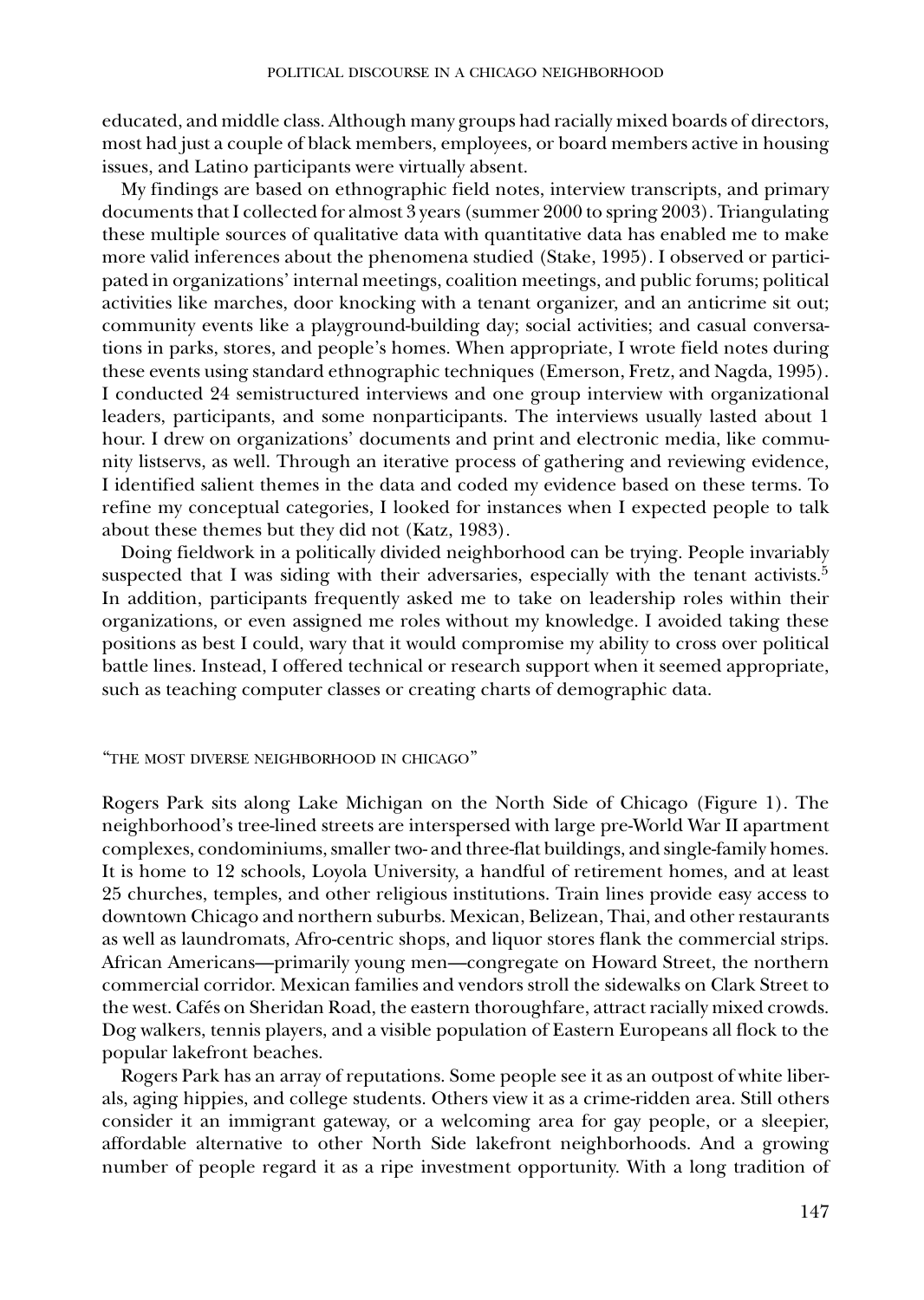

**FIG. 1.** Map of Rogers Park.

activism, Rogers Park has also earned notoriety for its spirited politics. But, if you ask residents, especially whites, to characterize their neighborhood, the first thing they are likely to tell you is that they live in one of the most diverse—if not the *most* diverse neighborhoods in the city. As one white professional said to me, with some accuracy, "If you interview anybody, what's the first thing out of their mouth? Diversity. We love the diversity."

The most publicized interpretation of Rogers Park's diversity depicts the neighborhood as a rainbow of demographic and cultural groups coexisting harmoniously, united by their assorted backgrounds and their acceptance of their differences. This image appears everywhere from media coverage of the neighborhood to exhibits at the Chicago and neighborhood historical societies. For example, the banner hanging on street poles throughout the community portrays different colored hands forming a tree (Photograph 1). Local high school students painted an award-winning mural near the lakefront with the words "Power in Diversity" surrounded by faces from different ethnoracial and religious backgrounds (Photograph 2).

Local political officials are perhaps the biggest advocates of this idealized image. Alderman Moore reiterated one of his boilerplate comments in an interview with me.

[The] overarching reality that we're trying to preserve [in] this neighborhood is its diversity—its racial diversity, its economic diversity. We're a bold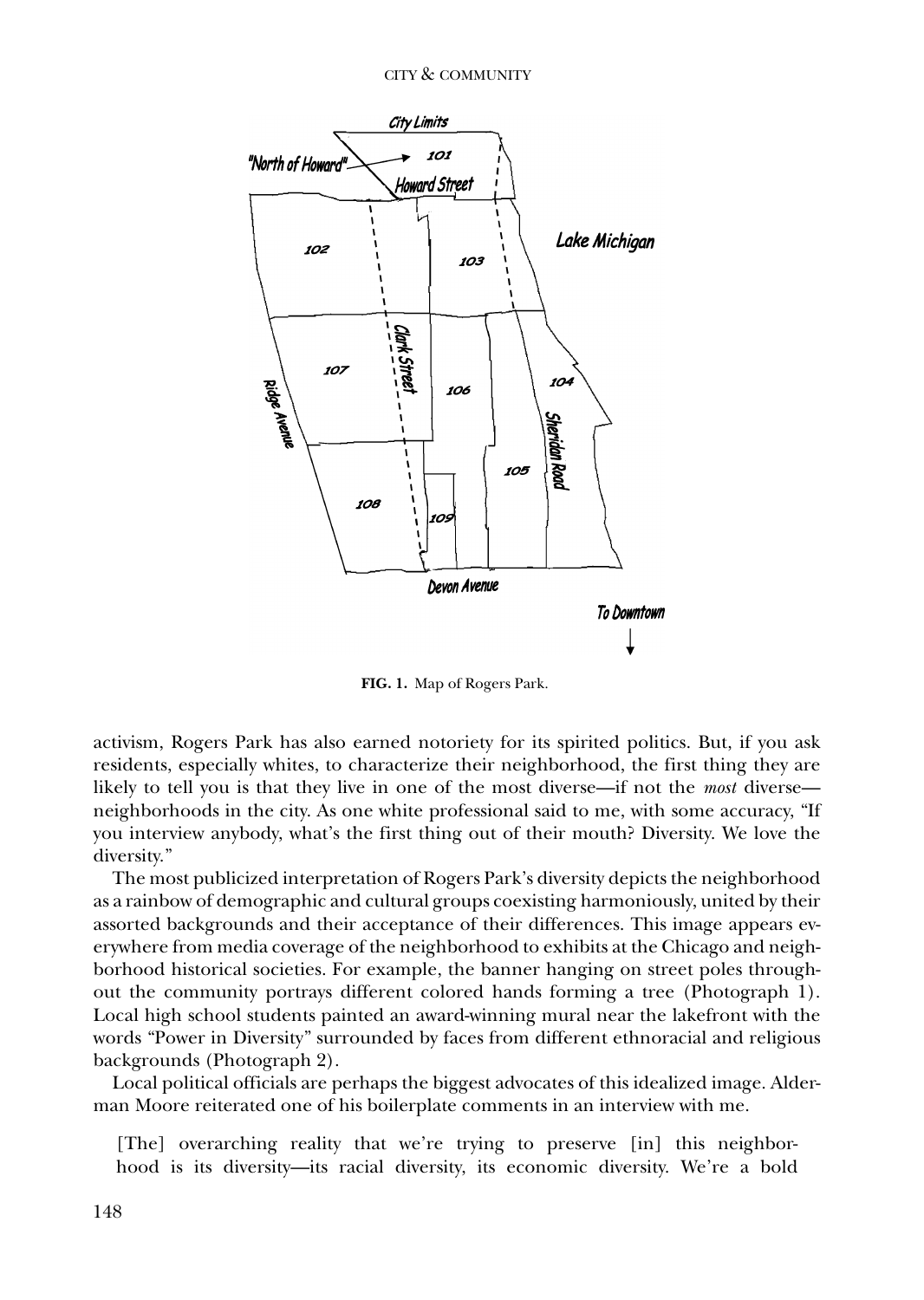#### POLITICAL DISCOURSE IN A CHICAGO NEIGHBORHOOD



**PHOTO. 1.** Neighborhood banner.

*Source*: Photo by author.

experiment...whether this whole diversity thing can work and whether our nation can survive as we move forward in the 21<sup>st</sup> century.

People use such statements and tropes to differentiate Rogers Park from the many segregated neighborhoods in Chicago and the city's history of racial conflict and institutional discrimination (Hirsch, 1983; Massey and Denton, 1993).<sup>6</sup> In so doing they insinuate that residents have a moral commitment to tolerance, genuine or otherwise, and play a role in a bigger national and even international drama of urban change (Cox, 1999).

Census data confirm some popular characterizations of Rogers Park. In 2000, about 34% of the neighborhood's 63,484 residents were born outside the United States (U.S. Census Bureau, 2000). The racial composition was almost equally divided between white (32%), African American (30%), and Latino (28%) residents, mirroring the profile of



**PHOTO. 2.** Lakefront mural.

*Source*: Photo by author.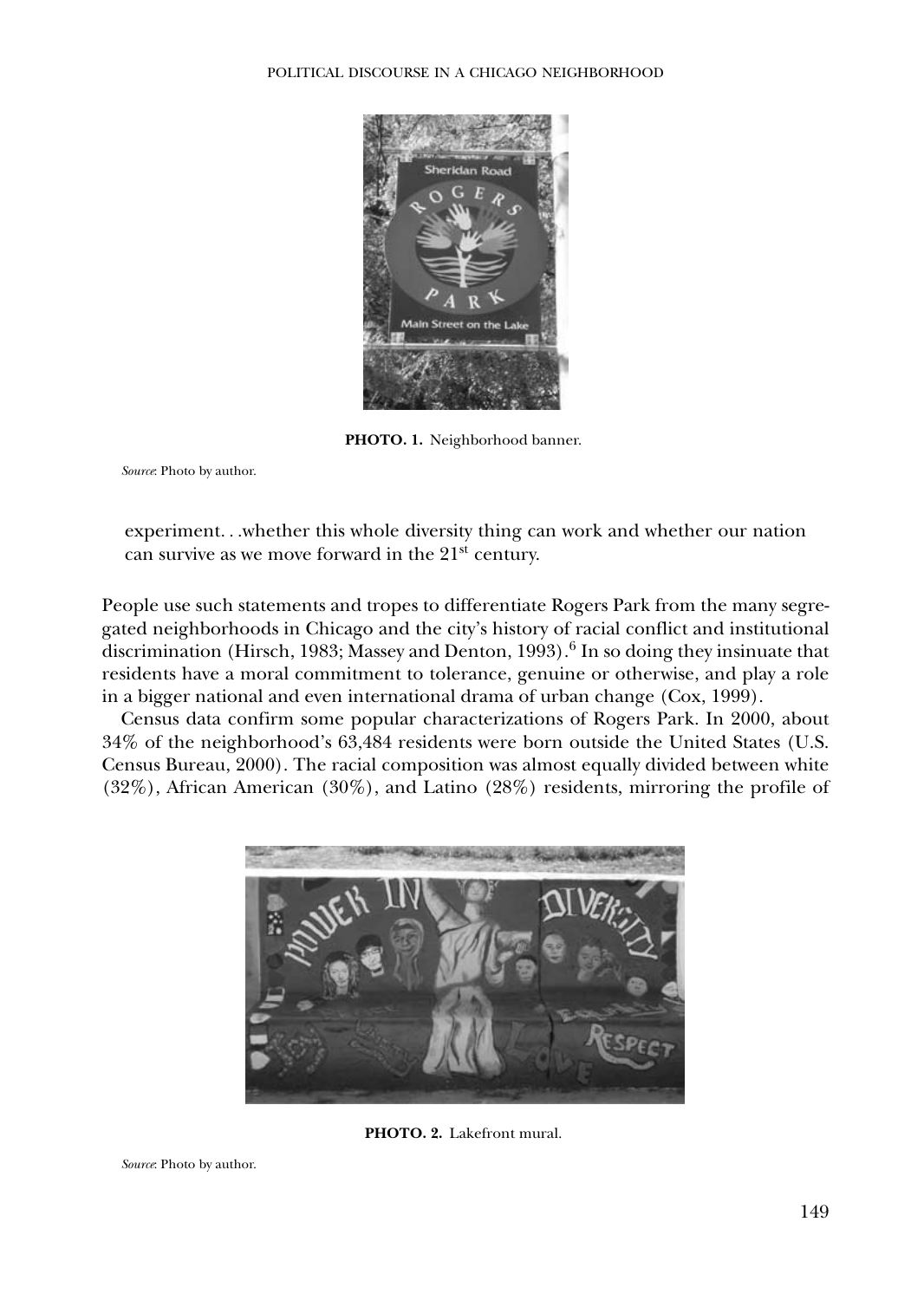## CITY & COMMUNITY



**FIG. 2.** Percentage of households in each income bracket, for Rogers Park and Chicago, 1999. *Source*: U.S. Census Bureau (2000).

the city of Chicago. This ethnoracial variation also existed at the census tract and block levels. According to the Neighborhood Diversity Index, eight of the nine census tracts were "integrated" in 2000 and five of them were among the most integrated in the city (Maly, 2000).<sup>7</sup> Similarly, in both 1990 and 2000 all the block groups in Rogers Park had a Diversity Index of over 70, among the highest in Chicago (Sandoval, 2004).<sup>8</sup>

Household income in Rogers Park varied considerably, as well. The median income was \$31,600 in 2000, compared with \$38,625 for the city of Chicago (Center for Urban Research and Learning, 2002). In Rogers Park, 23% of households earned less than \$15,000 and 31% earned \$45,000 or more, making it relatively poorer in relation to the rest of the city (Figure 2).

Yet, these data capture only a slice of the momentous population shifts that began over 30 years ago when 96% of the residents were white (Figure 3). Throughout the 20th century, Rogers Park was a residential renter community served by small businesses. It experienced its largest population and real estate boom in the 1910s (Samors et al., 2000). Also in the 1920s, developers constructed new houses, apartment buildings, churches,



**FIG. 3.** Population trends in Rogers Park by race and total population, 1959–1999.

*Source*: Kitagawa and Taeuber (1963); Chicago Fact Book Consortium (1984); Maly and Leachman (1998); U.S. Census Bureau (2000).

*Note*: 1980, 1990, and 2000 data are adjusted to represent Latinos as a racial group.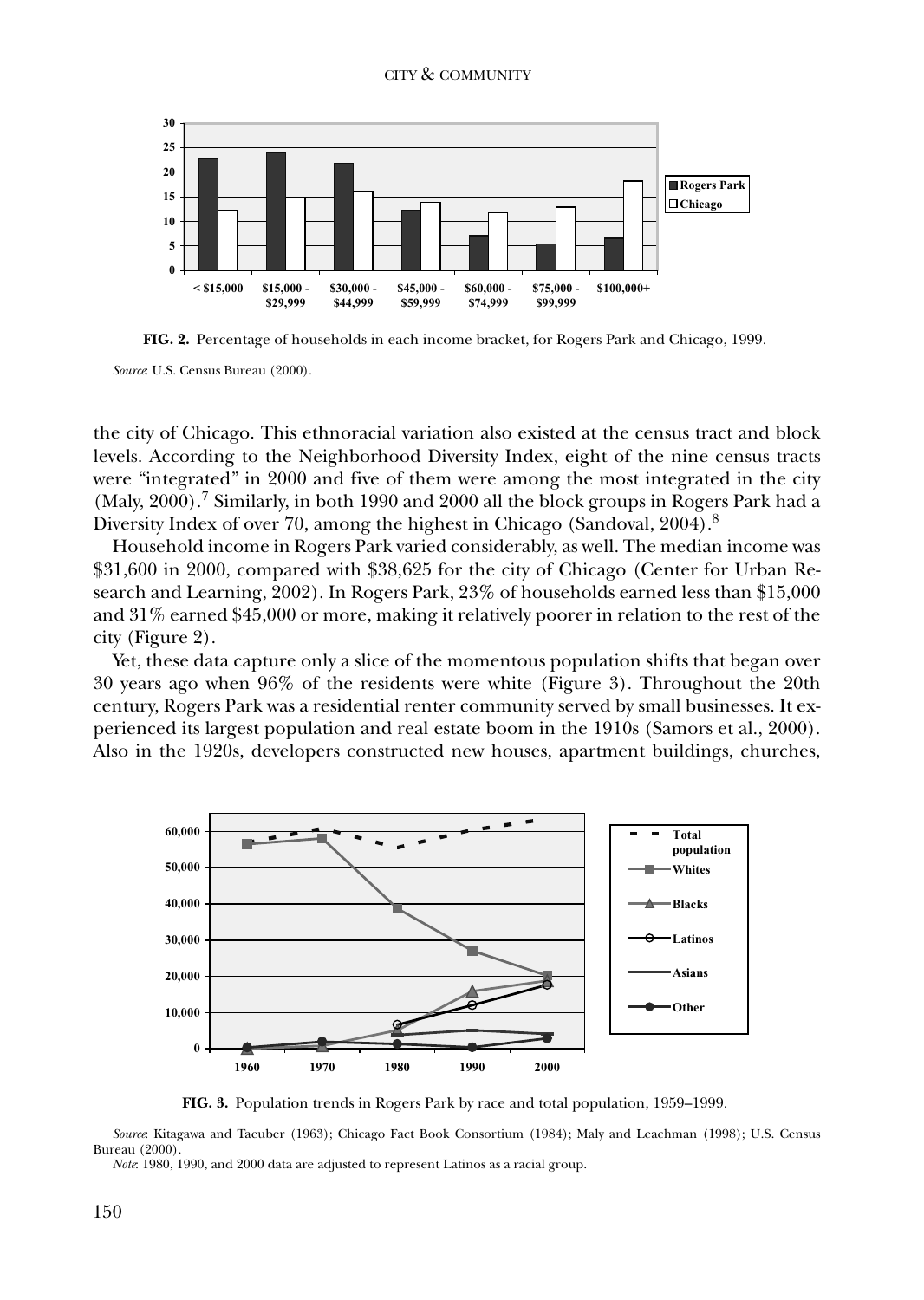synagogues, and theaters. By the 1920s, Howard Street had become "one of the liveliest entertainment centers on Chicago's North Side," with taverns, nightclubs, theaters, and apartments that attracted "a high-class tenancy" (Samors et al., 2000, pp. 65, 55). Over the next 50 years, local businesses like banks, butcher shops, and ice cream parlors flourished. Two major companies were located in the neighborhood: the marketing firm A.C. Nielsen and S & C Electric Co., an equipment manufacturer that still remains in Rogers Park. By 1950, white Catholics and Reform Jews from Germany had a strong local presence.

Starting in the late 1960s, many Reform Jews and other middle-class whites began to move out of Rogers Park or opted not to move in, following national patterns of neighborhood exodus and racial turnover. Local historians obliquely refer to the subsequent decades as "Years of Transition and Diversity" (Samors et al., 2000). Since the mid 1970s, there has been an influx of Eastern Europeans, Orthodox Jews, and African American and Latino residents, especially young residents (Welter, 1982). Rogers Park has continued to have a large number of white residents, many of whom are elderly.

In the 1970s and 1980s, the poverty rate rose and many local businesses faltered (Welter, 1982). The metamorphosis around Howard Street was especially dramatic. A large portion of the poor African American and Latino in-movers settled in North of Howard, the portion of census tract 101 west of Sheridan. The story of North of Howard parallels the stories of public housing and other very poor, minority communities suffering from government disinvestment and real estate speculation during this time period. According to one local religious leader, many African Americans moved in because they had been displaced by urban renewal projects on Chicago's West Side. The non-white population in the census tract 101, which also includes North of Howard, as well as a few affluent blocks on the lakefront, skyrocketed from 9 percent to 51 percent between 1970 and 1980, and has since increased by about 50 percent (Chicago Fact Book Consortium, 1984; Center for Urban Research and Learning, 2002).<sup>9</sup> A number of social service organizations and churches formed to serve these largely low-income residents and implemented controversial plans for low-cost and subsidized housing, a common strategy at this time for sheltering low-income people. Some of the early subsidized housing still stands. North of Howard also has high crime rates and an active drug trade, and, as discussed below, this small corner of the community has become a local political lightning rod.

In the early 21st century, there are signs that gentrification is gradually and unevenly changing Rogers Park, although journalists (Finlely, 1999; Palmer, 2001), researchers (Maly and Leachman, 1998; University of Illinois at Chicago, 1999), and residents all disagree on whether gentrification is happening at all. The housing market rebounded in the mid 1990s and became increasingly tight, following trends in Chicago and similar U.S. cities. The median cost of a single-family detached home almost doubled in 8 years, and developers converted at least 80 rental buildings into condos between 1996 and 2000 (Center for Urban Research and Learning, 2002). Pro-gentrification groups have targeted North of Howard in particular over the past 10 years, with some success. During the 1990s, the homeownership rate increased by 50% in census tract 101, with white residents benefiting more from these changes (Center for Urban Research and Learning, 2002; U.S. Census Bureau, 2000). Throughout this study, low-income renters and their advocates reported stories of displacement and landlord discrimination, as property owners raised rents and converted buildings into high-end uses and the city cleared land for development and public works, like a new park and school renovations. At the same time, Rogers Park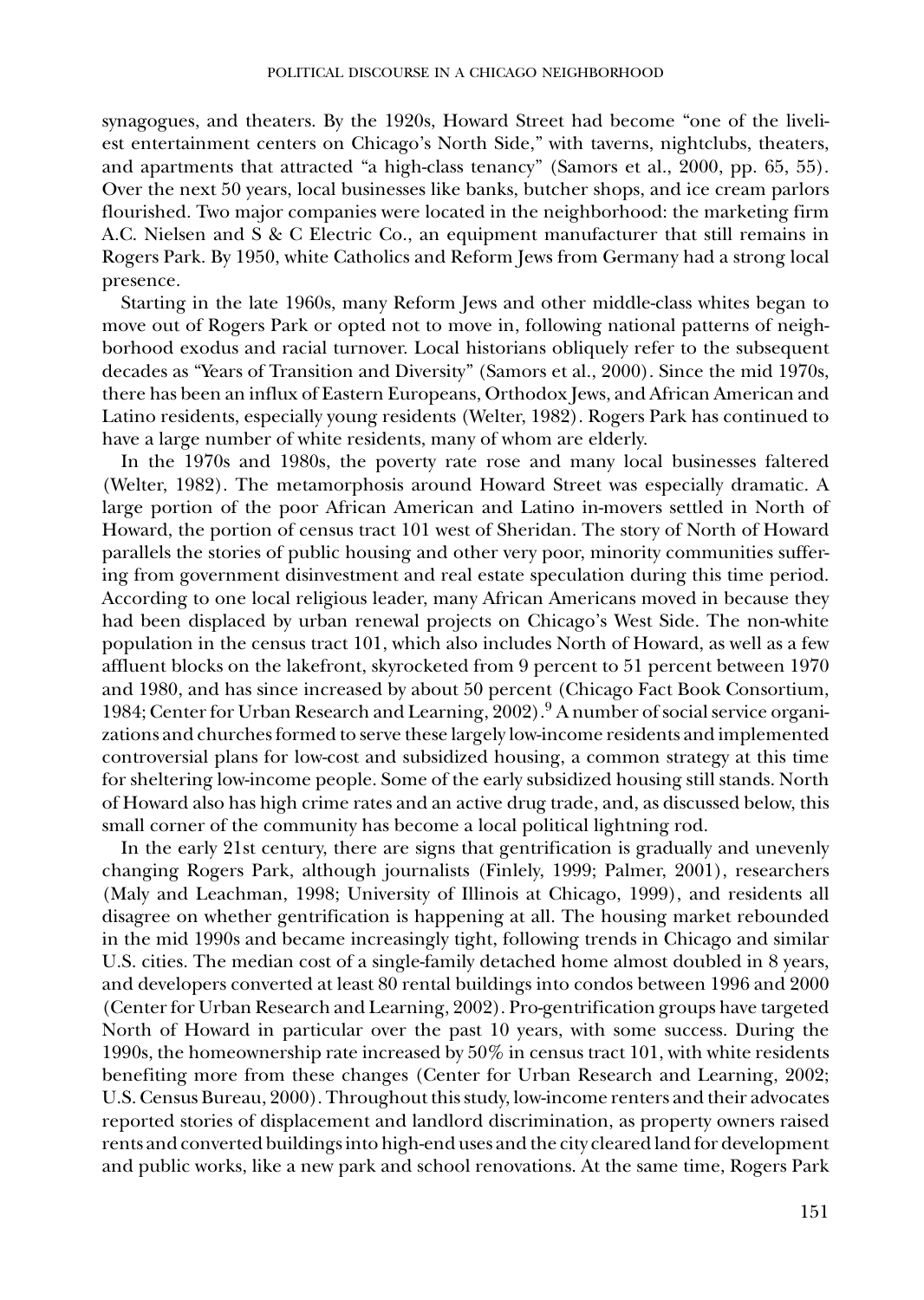remained less expensive than other nearby lakefront neighborhoods, and only 17% of the housing units were owner occupied in 2000 (Pearce, 2001; U.S. Census Bureau, 2000).

The neighborhood has had greater difficulty attracting and maintaining businesses, especially ones that cater to the middle class. A Starbucks—the "green siren" of gentrification, in one activist's words—opened on Sheridan, but empty storefronts still checker the commercial streets. The city has taken a number of measures to encourage private investment. These include the establishment of a Tax Increment Finance (TIF) zone around Howard to help subsidize a \$75 million shopping mall; a \$20 million renovation of train, bus stations, and streetscaping on Howard; and a 120-unit mixed-income building for seniors (Pearce, 2001).

Battles over development in Rogers Park are common and ensue on a politically fractured, project-to-project basis. There is no elected board to formulate a broader neighborhood plan or convene periodic public forums, nor is there a master plan for a large-scale state intervention. This political modus operandi dates back to the 1950s, but current conflicts are rooted in the early 1970s when organizations representing white homeowners clashed with those representing low-income and minority tenants over redlining and subsidized housing (Welter, 1982). These dynamics were indicative of historical turning points in urban activism across the U.S. Educated, wealthy professionals were mobilizing around quality of life concerns and unfettered growth. Meanwhile, groups that organized poor and minority residents were active but faced dwindling resources (Logan, Whaley, and Crowder, 1999). Also during the late 1970s, leaders in Rogers Park began praising the area's diversity (Suttles, 1990; Welter, 1982). What follows here is an in-depth investigation of contemporary political discourse about diversity. It reveals how people articulate race and class in the lingua franca of diversity and how this concept can obscure divergent, even oppositional agendas for neighborhood change.

## MIXED-INCOME HOUSING AS A PROXY FOR DIVERSITY

The politically active real estate professionals in Rogers Park generally talk about diversity in four ways: as a commodity, as an identity for white and affluent residents, as a goal yet to be achieved, and in economic terms like homeownership. Most strikingly, these professionals and political officials rhetorically use mixed-income housing as a surrogate for diversity. Each interpretation is congruent with an economic strategy to promote growth and sell the neighborhood to investors. Members of pro-gentrification groups also draw on these interpretations as cultural explanations for why they and their clients belong in the neighborhood.

Rogers Park Enterprise, founded in 1993, is the local trade association for real estate professionals. It functions as a platform for over 100 developers, realtors, property owners, investors, bank representatives, and representatives of select community agencies. All but three or four of the most active participants are white. According to one leader, about a third of the members live in Rogers Park. The organization tries to help members profit from their local investments, sponsors networking opportunities like a monthly breakfast for artists and small business owners, and promotes cultural events such as the Rogers Park jazz festival.

The leaders work to maintain positive relations with certain social service agencies and quality of life groups, as they are well aware that a local premium is placed on liberal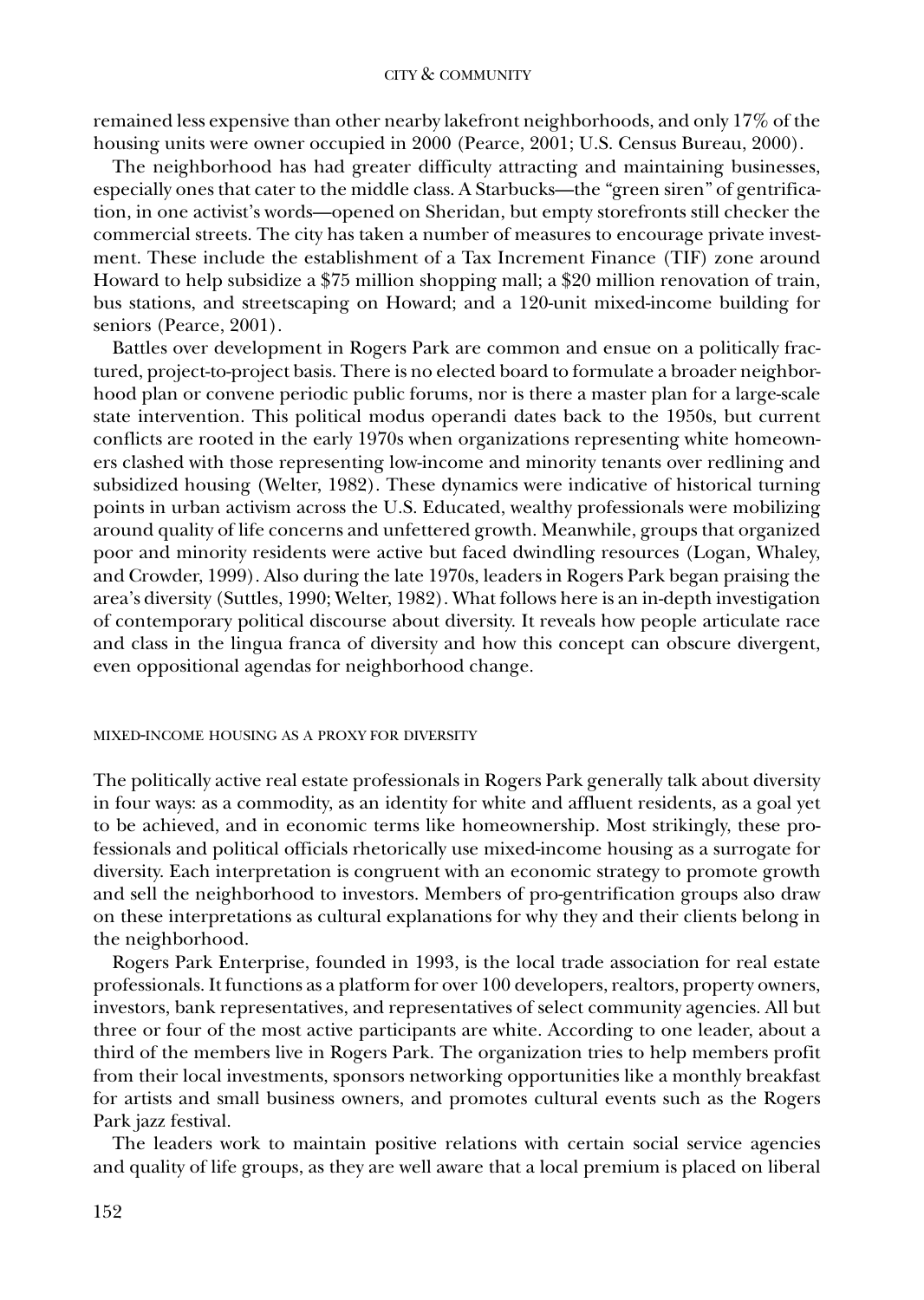tolerance and that neighborhood constituencies can either facilitate or disrupt their work. Some members have a service ethic and volunteer at the school, belong to other community organizations, or donate resources to local artists or immigrants. Still, most RP Enterprise participants are concerned with neighborhood social problems to the extent that these problems interfere with property values, building management, and attracting and maintaining clients, particularly affluent clients. Despite their boosterism, many members pessimistically believe that the neighborhood is not gentrifying, or at least not quickly enough. They worry that this will affect their ability to pay off their mortgage, cover their children's college tuition, or retire early. The local chamber of commerce, which is also a community development corporation, pursues a similar redevelopment agenda. It is a small operation that has become more influential and assertive around redevelopment in recent years.

Like many of their counterparts across the country, these pro-gentrification groups pitch the community's diversity as profitable commodity and asset (Photograph 3). For example, the Chamber of Commerce hosted an annual State of Rogers Park address by the Alderman at a local coffeehouse, with a \$15 entrance fee for nonmembers. A white Chamber of Commerce employee said in her introduction, "We're leading the effort to revitalize Rogers Park from the inside out. ... Diversity isn't only what we've come to love. We believe it's marketable and we'll trumpet it around town." Similarly, RP Enterprise members regularly organize networking events to patronize local minority-owned eateries in the name of supporting diversity.

These individuals often applaud the abstract image of Rogers Park as a model diverse community. The RP Enterprise's housing policy statement outlines the goal: "To preserve and enhance Rogers Parks' stable residential environment so persons of all ages, races and income can continue to live in sound affordable housing." But, at the same time, participants talk about neighborhood diversity as a goal yet to be achieved. They draw on discourse about growth to argue that redevelopment is the best strategy for improving a neighborhood (see Logan and Molotch, 1987) and it will actually enhance Rogers Park's diversity. Such arguments are especially common when developers and public officials



**PHOTO. 3.** Excerpt from RP Enterprise brochure.

*Source*: Photo by author.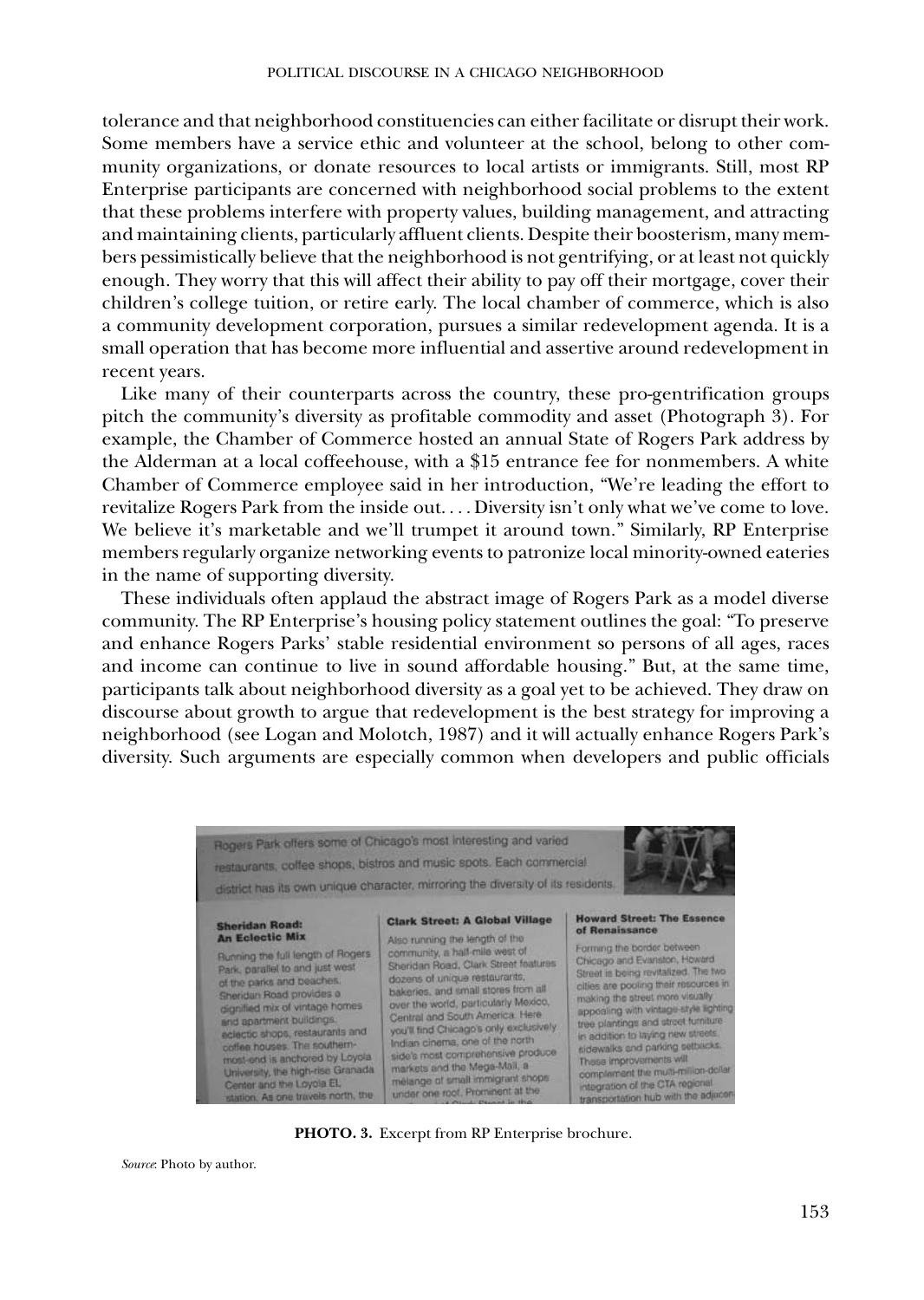talk about North of Howard. This view is illustrated in an interview exchange with Mark Feinstein, an influential RP Enterprise officer:

Mark: ...I will view this community as having made progress when I could walk up Howard Street and enjoy it.

Author: What would that mean, to enjoy it?

M: ... To enjoy it would mean that there is diversity, that I would want to take my daughter and not have to worry. I wouldn't have to park my car and leave my dog in it, just to make sure I don't get busted. That I don't see people hanging out in front of storefronts...

A: And when you say diversity, what kind of diversity do you mean? ...

M: ...I think that this community is uniquely situated to reflect the type of diversity racially, ethnically, and economically that exists [in the U.S. today]. We are truly a rainbow society, and I would like to see this community become even more diverse. ... You know, I think, when people can learn and do business and associate with one another. That's diversity. ...I've got a real blend of different racial, ethnic, and economic levels in my apartment building. I take pride in that.

From this vantage point, real diversity is a goal yet to be achieved. It has not quite arrived, especially in North of Howard, but when it does it promises a better quality of life for residents. Similarly, these real estate professionals seem pleased with the idea of new and existing middle-class minority residents and business owners. A white developer asserted in an RP Enterprise newsletter, "[In Rogers Park] the typical buyers are 25 to 40 years old, single, professional. ... Our clients are very diverse, multi-ethnic, and typically Lincoln Park or Lakeview refugees." Some RP Enterprise members refer to their organization's membership as multicultural and diverse, constructing an affirming identity politics for affluent white people (Lipsitz, 1998). For these professionals, a more representative form of diversity in Rogers Park would make room for middle and upper class residents and businesspeople who themselves embody diversity.

When members talk specifically about implementing diversity in housing development, they sometimes rely on economic terms and refer to mixed income as a proxy for diversity. As indicated by the interview excerpt above, Mark and many of his peers quantify diversity as income and focus on economic diversity in less gentrified sections of the neighborhood.<sup>10</sup> They claim that those poorer sections are demographically homogeneous and have a "concentration of poverty," which is antithetical to the community's overall mix. They then suggest that upscale development and mixed-income housing policies for middle-income buyers will bring those anomalous sections in line with the neighborhood's overall demographics. For example, in this same interview, Mark continued on to say, "The way to get to my vision of Howard Street ... what I'm striving for—and I've told you this before—is a *stable* mixed-income community. Without a doubt in my mind, the way to obtain that is to bring more ownership into the community." In sum, these real estate entrepreneurs claim that gentrification and mixed-income housing will enhance Rogers Park's economic diversity.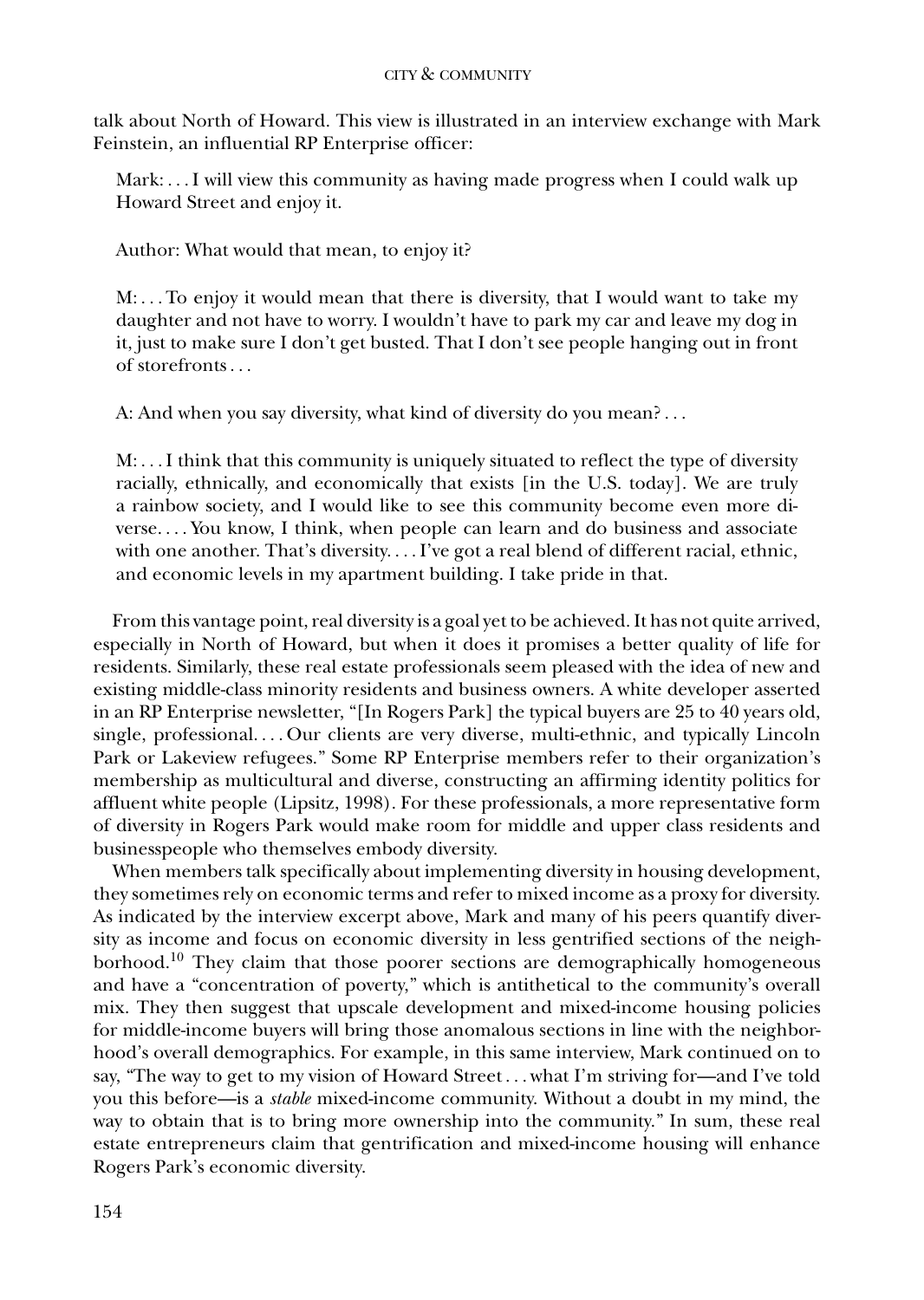Improving North of Howard's economic diversity became the central topic of one RP Enterprise meeting where Alderman Moore was the featured speaker. Moore is a liberal white Democrat who entered office in the early 1990s. He has a challenging job—in this politically divided neighborhood, he stands at the nexus of the most controversial redevelopment decisions. He and his small, predominantly white staff are acutely concerned with appeasing the vocal interests pounding on the ward office door. He has the tacit albeit unenthusiastic approval of many community residents and organizations, winning 54% of the vote in the 2003 ward elections. Many people accuse him of being unassertive and either too supportive or not supportive enough on issues like low-income housing. He has a reputation, especially outside the neighborhood, for being receptive to community input, yet his redevelopment task forces and committees almost always consist of white, affluent organizational leaders and homeowners. When under political pressure, he has lent some support to low-income housing and small business preservation. Developers are beholden to the Alderman because most redevelopment involves revisions to zoning codes, which he must approve.

The RP Enterprise meeting where the Alderman spoke focused on the fate of a subsidized apartment building, the Meridian, in North of Howard. The Meridian and another building, Carter Gardens, had been embroiled in community conflicts for years. The nonprofit organization that had owned the buildings went bankrupt in the mid 1990s. The buildings first came under the jurisdiction of the U.S. Department of Housing and Development (HUD) and then under the city government, but the city had no plan to preserve them as low-cost housing. With the support of a few local groups, Justice Alliance—the local progressive tenants organization—organized the predominantly black and very poor tenants, lobbied the Alderman to protect the buildings, and sued HUD on technical grounds. After much stalling, the Alderman agreed to preserve the Meridian as a low-income rental building under a 20-year contract. A nonprofit housing developer and RP Enterprise member would convert Carter Gardens into "affordable" condominiums for middle-income buyers through Mayor Richard Daley's New Homes for Chicago program. Once the plans for the Meridian and Carter Gardens were established, Moore and his staff pointed to them as evidence of their commitment to diversity, in the form of mixed-income housing.

At the RP Enterprise meeting, held in the conference room of a branch of a national bank, Alderman Moore explained to the 50 attendees:

I have an interest in stabilizing housing. There is an overabundance of rentals and there has been a recent wave of condo conversions. ...I have the goal of a stable, mixed-income community, so there should be ownership opportunities, too. But not everyone is able to become an owner, so we still need to have rental options. ... [These buildings are] good for efforts to maintain economic diversity.

The response to the Alderman's comments revolved around what was and what should be the proper mix of types of housing to achieve economic diversity. Brenda Meyer, a white RP Enterprise officer, told the Alderman, "RP Enterprise has always recognized the need for supporting mixed-income. But it also wants to diversify. There's already too much lowincome housing there." Mark referred to some maps that members had created to prove that North of Howard was "saturated" with low-income housing. He said, "We're trying to figure out the real numbers, so we can understand if the 'great gentrifiers' are coming in." The Alderman got angry, "This [map] must include single family homes! You're screwing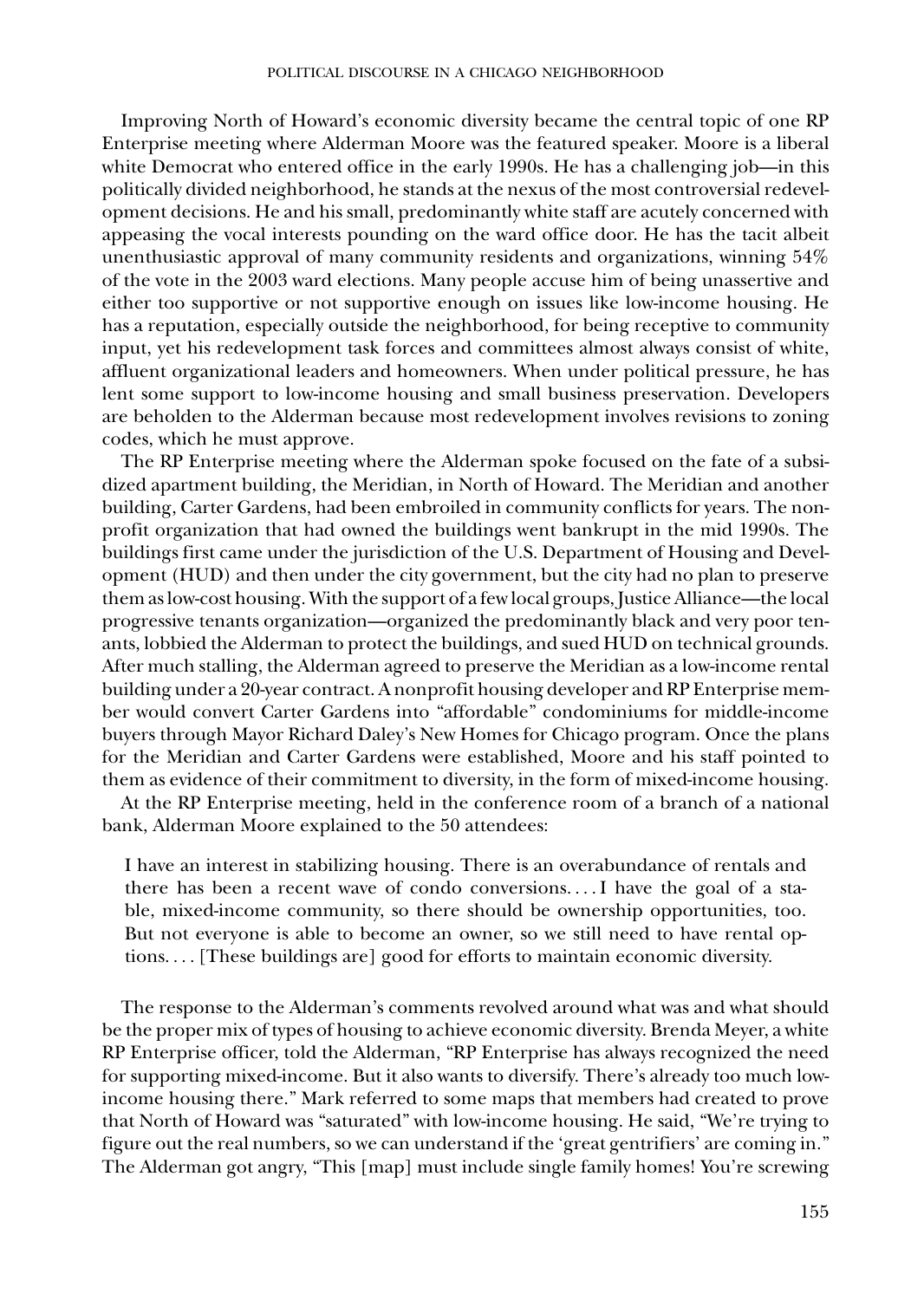the numbers." Quiet laughter broke out in the back of the room. Brenda continued, "RP Enterprise has always recommended mixed-income. I don't want to see more housing tied up for twenty years!" The snickers grew louder. "Not *more*," he replied. "This isn't new. This is just preserving fifteen units." Brenda snapped, "How can we expect to diversify if it's tied up for twenty years!" "Fifteen units!" exclaimed the exasperated Alderman. "This week!" she shot back.

At a bar later that evening, the RP Enterprise members talked about why they thought low-income housing was so detrimental to North of Howard's economic mix. Carl Branford, a white developer and RP Enterprise officer, explained that it was not the number or percentage of low-income units that mattered. "The real issue," he announced, "is income." The others nodded over their drinks. Brenda asked the group, "How do we diversify economically?" Carl responded, with an eye toward me, "There's someone named—um, Julius Wilson William? He wrote about the importance of mixed-income neighborhoods, that people need to have other opportunities and a concentration of poor people is bad. He said that this shouldn't happen. I completely agree with that." The others nodded again. Carl's idea had staying power. More than 2 years later, he and other members of an RP Enterprise committee contemplated giving the Alderman a copy of a book by William Julius Wilson and inviting Wilson to a meeting.

The exchanges that evening are indicative of the real estate industry's (and many residents') aggressive resistance to low-cost housing programs in Rogers Park; for both sides, diversity boiled down to economics. Diversity morphed into words like diversify or mixed income or, simply, income. Of course Rogers Park is not the only place where this language has strong political appeal. Policymakers, politicians, and real estate professionals beyond the neighborhood have linked economic indicators of diversity with social scientific arguments to justify neoliberal development policies, particularly public housing policy (Bennett and Reed, 1999). For example, the Chicago Housing Authority (2000, p. 1) purports that its Plan for Transformation will create housing that attracts "a mix of incomes so that public housing does not again become home to extreme concentrations of poverty." The current overhaul of public housing in Chicago and Rogers Park's history of poorly managed subsidized housing loom in the background of the discussions like the one at the RP Enterprise meeting. It comes as no surprise that members invoke similar social scientific and policy concepts to make their claims.

Talking about diversity as individuals' income or housing status is a savvy strategy for RP Enterprise members. This is a relatively benign way to argue over development and demographics. It is far more acceptable in Rogers Park to criticize specific kinds of housing, champion certain income levels, or cite the need for disposable income than to publicly scorn minorities and, to a lesser extent, poor individuals. Yet, members still point out the racial identities of minorities whom they perceive as legitimate and beneficial for economic growth. For example, Judy Berman, a banker and RP Enterprise officer, frequently praised her "hard-working" minority clients such as the Latino household that pooled its assets to start a bicycle shop.

At the same time, when these and other local pro-gentrification activists think that poor people—and low-income minorities in particular—are interfering with development, they do not talk about these groups as valued members of the community's diversity. Instead, the activists may imply that they feel personally uncomfortable around these groups or outright state that these groups hurt their property values. For instance, when the city announced a proposal to demolish a mall where Latino, African, and Asian vendors sold items like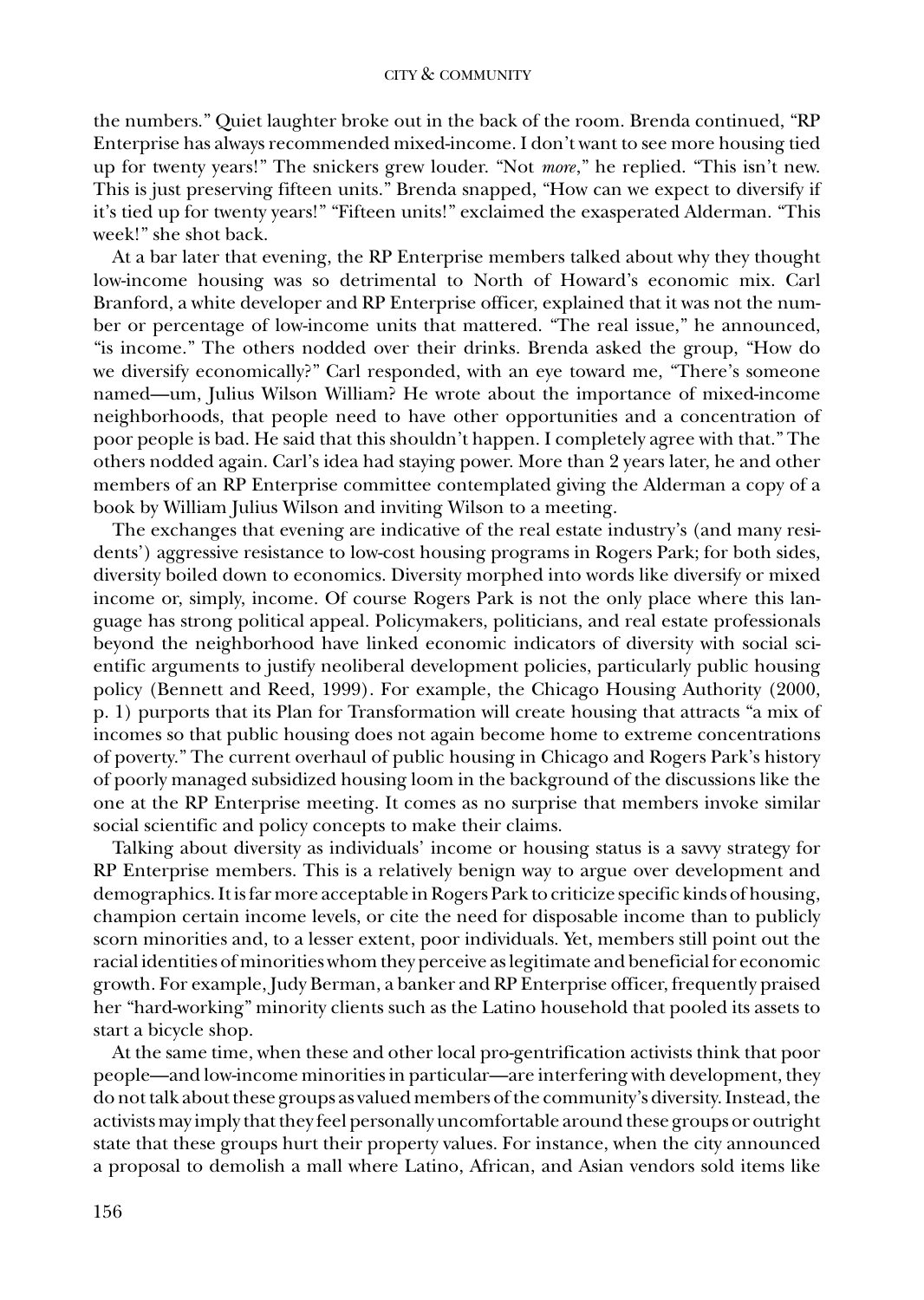socks and CDs and build a much-needed firehouse in its place, a heated community debate broke out. RP Enterprise endorsed the proposal, and a leader in the organization posted his opinion on a listserv discussion about the plan, "I'd love to have a place to shop in the neighborhood. I went into the mall once when it first opened. I felt like I was in a third world country."

In sum, the real estate entrepreneurs in Rogers Park acknowledge and applaud, as a part of the community's diversity, the race of people in certain economic strata, but not others. This take on diversity silences certain racial and class dimensions of gentrification, especially the ethnoracial identities of poor people hurt by gentrification. Ultimately, their discourse is not at odds with the commodification of diversity as a product for sale, declarations of social liberalism, or an agenda for economic diversification.

# DIVERSITY AS A SOCIAL JUSTICE MANDATE

Many white progressive activists in Rogers Park use diversity discourse to talk about diversity at the neighborhood level, raise concerns about social justice, describe poor people and minorities, or express their identity politics. They often critique the ways that their adversaries talk about diversity, as well. Their particular use of the diversity trope can deflect attention from the racial and class power disparities between organizational leaders and participants.

Justice Alliance is the main grassroots organization in Rogers Park that politically mobilizes poor people and minorities and one of a few that pressures decision makers to protect low-cost housing and businesses. It follows in a 30-year tradition of progressive neighborhood organizing.<sup>11</sup> Members use direct action, protests, a tenant hotline, and training sessions to organize tenants and workers, promote low-cost housing, denounce discrimination, and interfere with upscale development. The organization claims 250 members, the most active of whom are middle aged or older. While the board of directors tends to be racially and economically mixed, most of the leaders directing the day-to-day political work are middle-class white progressives. Members tend to be female, low-income, African American, and to a lesser extent Latino.

Justice Alliance activists have angered and alienated many residents and members of mainstream local organizations, who perceive them as obstructionist and counterproductive. There is often a mutual antagonism between Justice Alliance and these groups. In some cases, the organizations systematically exclude Justice Alliance from decisionmaking opportunities. In other cases, Justice Alliance actively refuses to participate in political coalitions. Justice Alliance has some local allies, like an arts organization and a few churches.

Like other transformative community organizations (Smock, 2004), Justice Alliance subscribes to a model of neighborhood activism that presumes that global structural inequalities are at the root of local problems. The organization identifies itself as "the progressive voice in Rogers Park." The leaders believe that in order to address neighborhood issues, Justice Alliance must also work for broader systemic change and challenge unjust political and economic institutions. One of the group's primary goals is to question existing ideological frameworks and encourage members to formulate new conceptual categories. So, like similar transformative organizations, their activities often incorporate popular education and reflection.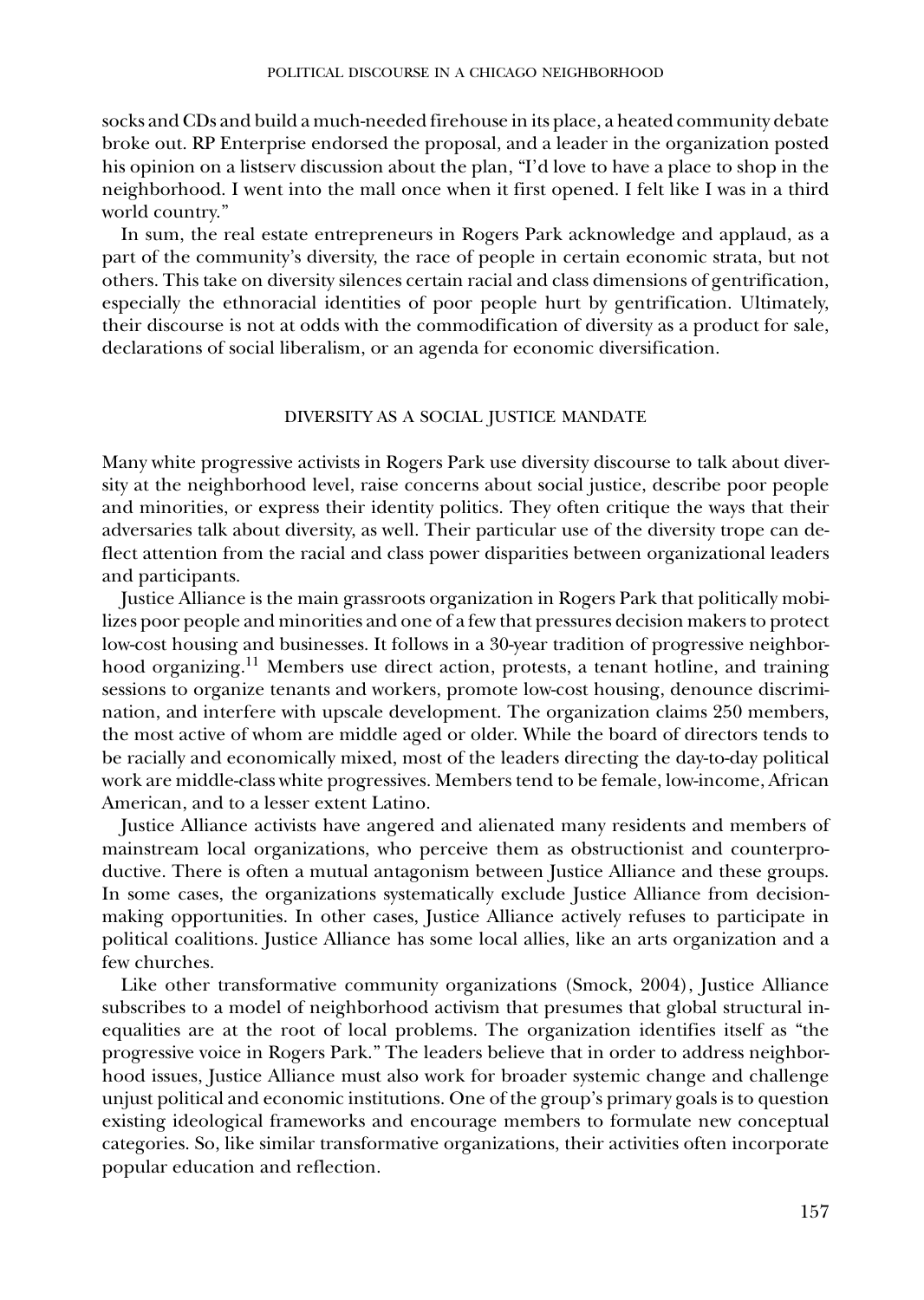# CITY & COMMUNITY

Justice Alliance activists—especially those who are white and middle class—tend to enthusiastically embrace the diversity trope. They invoke the familiar image of Rogers Park as a model community to suggest that the current demographic mix is good and that poor people, minorities, and renters belong in this mix. A favorite Justice Alliance protest chant repeats "1-2-3-4 Diversity's worth fighting for! 5-6-7-8 Mix us in, it's not too late!" These activists add a warning: diversity is in danger. A low-income white renter who faced imminent displacement from her apartment lamented at a meeting, "What's unique about Rogers Park is the incredible variety of races and economic groups. ... Why are all these yuppies trying to come here and ruin it?" Justice Alliance's task, then, is to defend certain elements of the diversity rainbow already in Rogers Park.

These white and middle-class progressives usually use the word "diversity" to refer to poor people and, especially, minorities both in Justice Alliance and in the neighborhood (also see Brown-Saracino, 2004), as the following field note excerpt from a Justice Alliance meeting illustrates:

At the end of the meeting, three or four white people volunteered for the outreach committee. Jackie [a white leader] started to lament that the committee would be "all white" just as Regina [an African-American member and Section 8 activist] raised her arm to volunteer. Then Jackie, looking pleased, put her hands on Regina's shoulders and said, "Good. We don't want it to be an all white committee, because that doesn't represent the diversity of Rogers Park. We already only represent one language group."

Jackie's comments were, in fact, an unusually straightforward reference to a committee's demographic composition. These white progressives do not typically refer to themselves as diverse. Moreover, in their day-to-day political work—like meetings, marches, and routine office conversations—Justice Alliance leaders and members alike rarely talk openly about the organization's internal racial or class dynamics.

At the same time, these activists promote a progressive agenda by connecting diversity with concerns about structural inequality and social equality. For instance, they rhetorically link diversity with calls for justice and low-income housing preservation. Since 2000, the Justice Alliance T-shirt has had the slogan "Diversity/Affordability" on the front and "Join the campaign for Diversity, Affordability & Justice" on the back (Photograph 4). These



**PHOTO. 4.** Justice Alliance logo.

*Source*: Photo by author.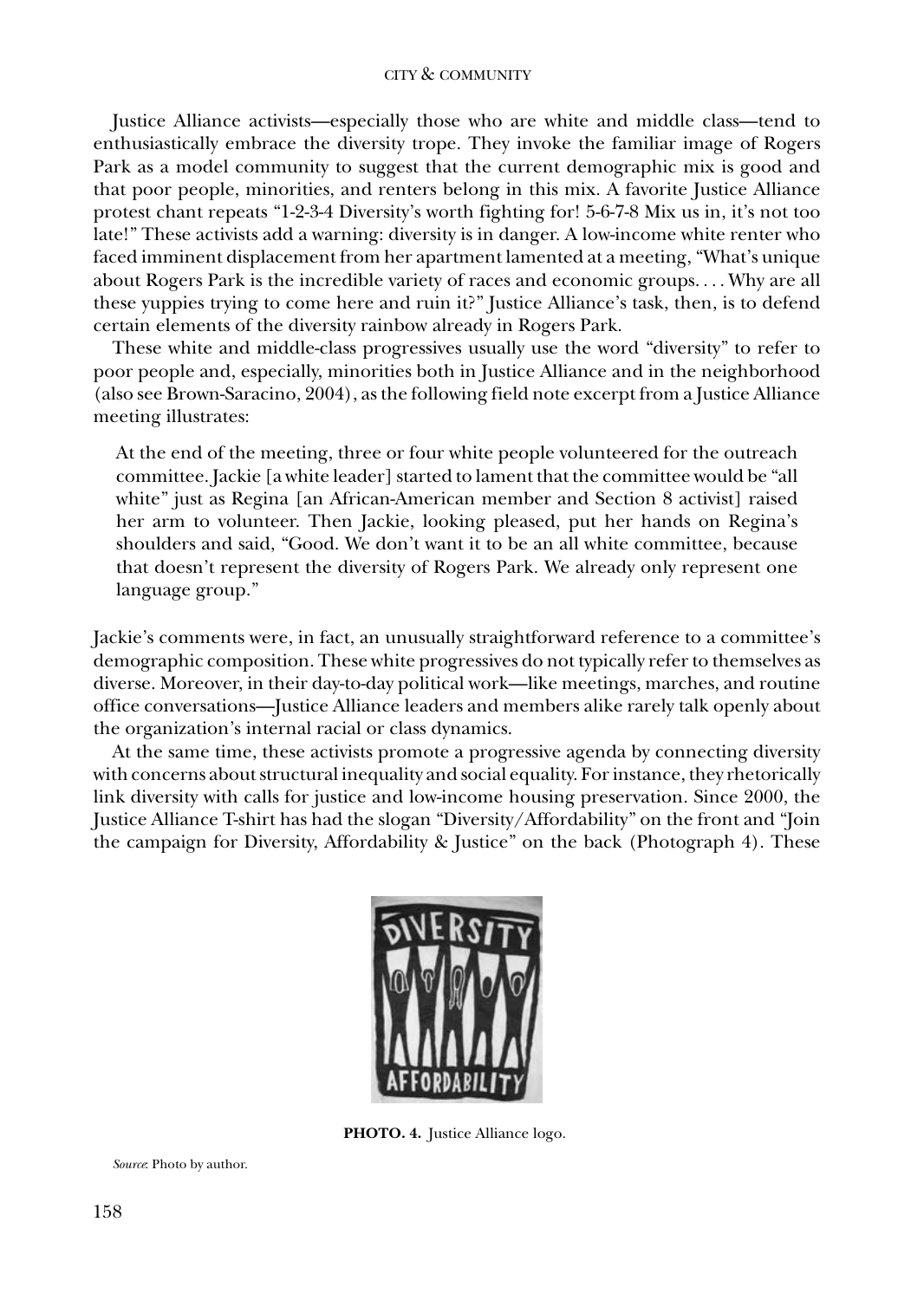activists want to show that different demographic groups threatened by gentrification have shared interests. Diversity is a convenient umbrella term for referring to all those groups.

In the spirit of rethinking popular ideology, Justice Alliance leaders also dissect how public officials and members of pro-development organizations use language about diversity. They criticize pro-gentrification groups for giving lip service to diversity, but not supporting it in their actions, or for misrepresenting the meaning of diversity all together. One evening, for example, organizers from a few neighborhood groups met to plan an upcoming Justice Alliance march. They debated for at least half an hour about whether they should invite the Alderman to speak at the march. Frank Stubbs, a white board member, made a prediction about the Alderman: "He'll get up there and say, 'I support diversity.' And someone will say, 'Why didn't you support...?'" (implying there was a litany of diversity-related projects that the Alderman had not backed). Frank later added animatedly, "Look at diversity on his projects. His committees don't look like the neighborhood. The most diverse neighborhood in Chicago? Not even cosmetic!" Some of the other activists rolled their eyes, smiling in agreement. On this and other occasions, Frank reasoned that the political bodies that make decisions about development should reflect the local demographics; therefore, the larger power structure in Rogers Park was inequitable because it excluded a diversity of poor renters, people of color, and religious minorities. Diversity was his measure for proportional political representation.

White Justice Alliance organizers have yet another strategy for connecting diversity to social justice issues. They teach members to question and redefine the meaning of diversity as they train them to be politically active. This happened during the Community Exchange, spearheaded by Justice Alliance. According to the brochure, the Community Exchange would host workshops that "raise community awareness on selected topics, educate a cross-section of the community and enable us to seek common ground on strategies to make Rogers Park a successful, diverse community." Justice Alliance leaders convened a small steering committee of white church leaders and activists from a few local organizations. The first phase was a three-part series on "Development and Diversity," piloted at a partner Christian church. The Community Exchange was similar to many of the educational workshop series sponsored by Justice Alliance. In this case, leaders would urge participants to critically rethink the dominant ideological framework around diversity and development, using intellectual analysis and open discussion. At one steering committee meeting, Bill Lyons, a white Justice Alliance organizer and the primary leader for the project, described the upcoming series, "Part of it is talking about what it means to be diverse. For a lot of newer people [to the neighborhood], their idea of diversity is very different."

Fifteen people attended the first workshop in the series. Most were middle aged or elderly and appeared to be middle class. Four were African American and the rest, white. Bill introduced the first session by asking, "What do we mean by diversity?... Do we have the same perceptions and definitions of what it means?" he queried. "We've all been to lots of meetings. ... [The] leaders don't represent how we talk about diversity." Following Bill's instructions, everyone wrote their definitions of diversity on a map of Rogers Park that hung on the wall. A white woman noted, "all kinds of races and genders, language." A white man cited problems with "community unification" and knowing "how to talk to people." A gay white man jotted, "economic status, nationalities, and sexual orientation." A black man added, "kids to seniors." Bill built on this exercise, shifting the conversation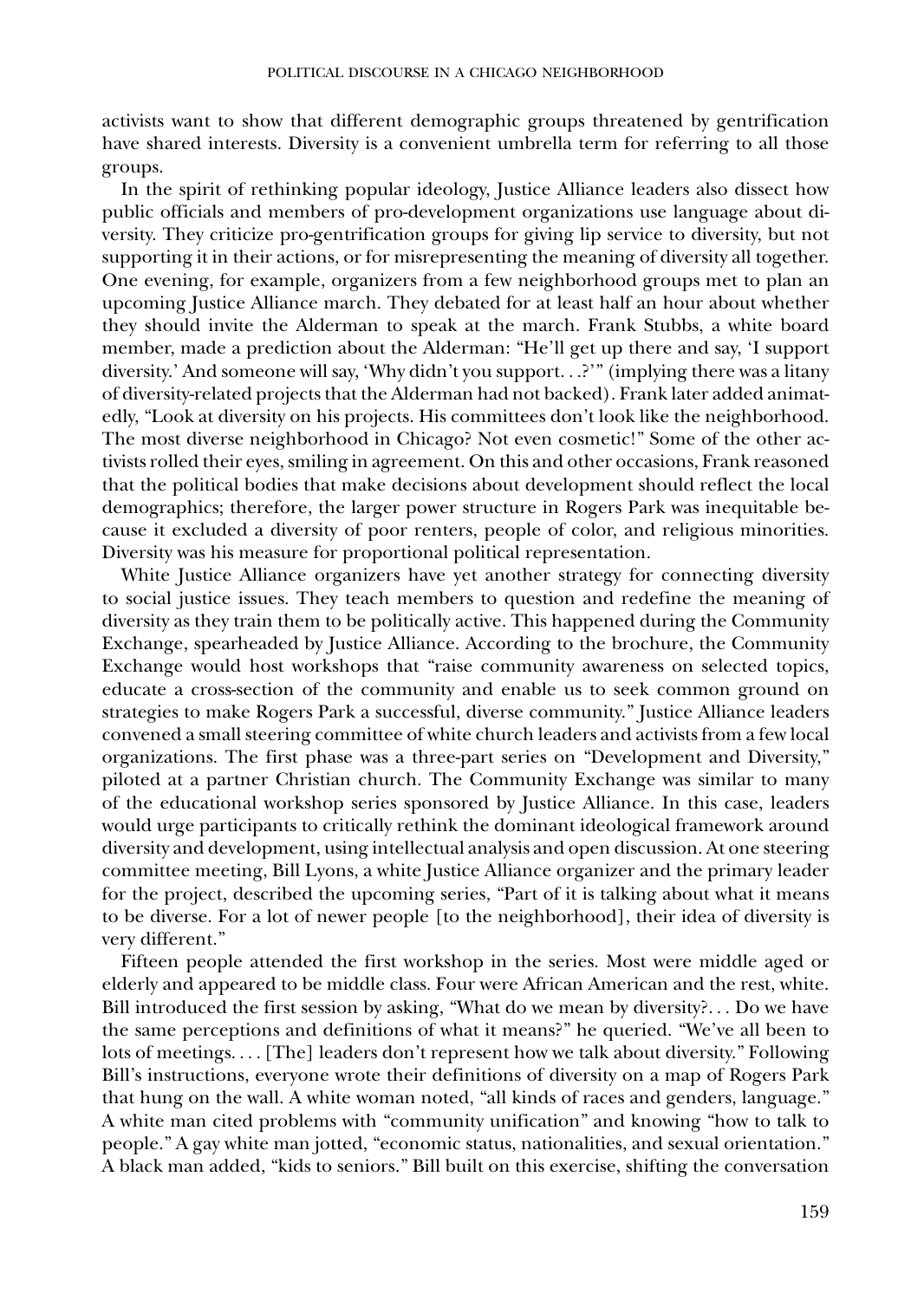to a discussion of housing quotas, landlord control, and the best balance between home ownership and rental units.

A few participants gradually began posing questions similar to Bill's. A white man asked, "We can take a position to maintain our current diversity. Or is diversity something you're working for? ...When you talk about diversity, which approach are we working for?" An elderly white man commented, "Diversity may not always be the goal. Inclusiveness... may be." Participants pressed Bill for more information about demographics and housing policy. He used these comments to segue into other exercises—like an activity in which the participants physically created a human bar graph to represent rising national income inequality—to reconstruct a definition of diversity conducive to progressive politics and ideology.

While it is impossible to measure Justice Alliance's broader impact on residents' understanding of diversity, the activists have used diversity discourse to raise the visibility of political representation in the local government, like in their letters published in the local newspaper. The organization also has been somewhat successful at implementing its version of demographic diversity by, for example, electing minorities and low-income residents to its board. The organization was not free from internal racial and class divisions. For instance, it lost many low-income black activists when a committee of Section 8 tenants split off to form their own organization. As Smock (2004) observes, racial and class cleavages within groups such as Justice Alliance may be unintentionally exacerbated by discussions like the one at the Community Exchange. It is often easier for the predominantly middle-class members to take part in these discussions, as they depend on "a culture of interaction rooted in a middle class tradition of individualism that assumes a certain level of cultural capital" (Smock, 2004, p. 138). This is not to say other members are incapable of participating; rather, for the poor and minority members, such workshops can seem like a diversion from their pressing basic needs.

The diversity discourse used by the Justice Alliance organizers is an unlikely expression of their identity politics, as well. They politicize their personal identification with a geographic place and their preference for living around people of other racial, ethnic, and class backgrounds. Take, for example, how Renee Jones, a middle-income white Justice Alliance leader, introduced herself at a joint meeting of the Justice Alliance housing committee and Section 8 Rights Now. She told the other attendees, most of whom were African American, "One reason I moved to Rogers Park is because I believe in diverse neighborhoods, and I want to support affordable housing." Activists like Renee pose their pro-diversity stance as a rejection of discrimination, segregation, and suburban-like homogeneity. They emphasize their affinity with the neighborhood, not their ethnoracial or class identity, as the basis of their political commitments and entitlement to make political claims.

These interpretations of diversity can enable white and middle-class Justice Alliance activists to elide or excuse their racial, economic, and political privilege relative to the groups on whose behalf they are fighting. Their endorsements for diversity are distinct from neoliberal appeals to a celebratory multiculturalism (Goode, 2001). They also differ from a more traditional identity politics in which people explicitly connect their politics with their identities as, say, white but antiracist or middle class in solidarity with the poor. The activists' discourse is color blind (i.e., Bonilla-Silva, 2003) in that it downplays the white members' own racial identities and their class status, if they are middle class.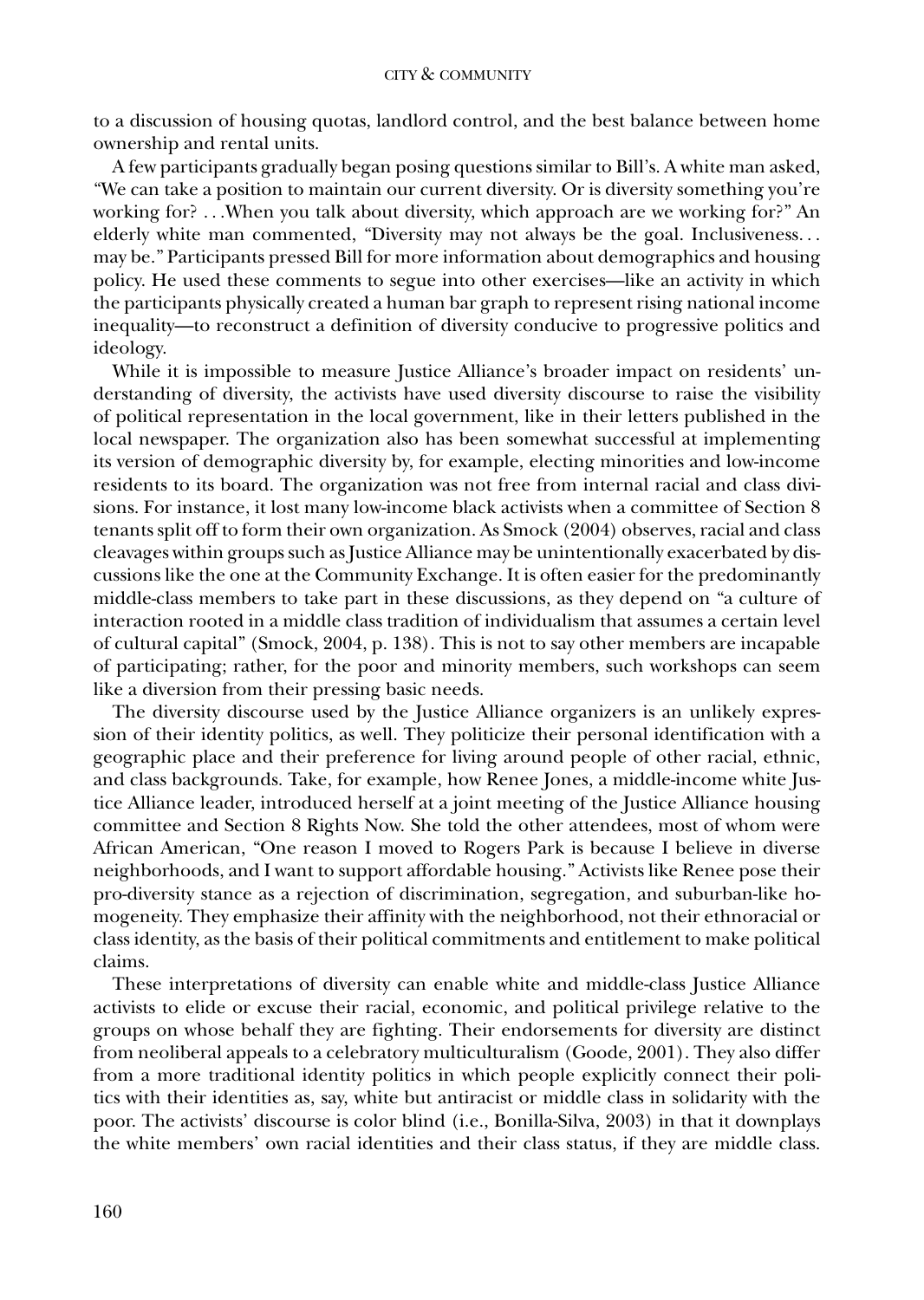Furthermore, by discussing diversity in terms of racial minorities or as an abstract feature of the neighborhood, Justice Alliance leaders can circumvent discussions about racial and economic power differences in the organization. These include the leaders' greater economic security in the face of gentrification, the lack of minority leadership in the Justice Alliance's daily work, and public-education strategies that may not be immediately relevant to disadvantaged members.

The Justice Alliance activists' version of diversity is somewhat contradictory. It suggests that the progressives, too, have a place in a community, but they do not explicitly have a place in its diversity. The white and middle-income progressives can use diversity discourse to both affirm that marginalized groups are entitled to stay in Rogers Park and to justify their own presence without drawing attention to their relative positions of power within the organization or the community at large.

# WHITHER LEGAL RIGHTS?

Diversity is not a useful trope for all local groups. The members of Section 8 Rights Now have little need for it. Section 8 Rights Now is an organization that formed to support the tenants in Rogers Park—2.8% of local households in 2003—who have governmentsubsidized vouchers to supplement their rent.<sup>12</sup> The members are primarily concerned with helping local voucher holders deal with landlords and CHAC, the organization that manages the program. There are few, if any, other neighborhood-based groups of this kind in Chicago and possibly the state of Illinois. The leadership consists of about six middle-aged and elderly African American women and a few white and black men, all of whom usually refer to themselves as advocates or as "Section 8." They staff a tenant hotline, educate voucher holders about the program and their rights, and occasionally meet with CHAC administrators. One member maintains that she sued landlords in three buildings for discriminating against her as a voucher holder; under the Chicago Human Rights and the Chicago Fair Housing Ordinances, it is illegal to discriminate against someone based on their source of income, which includes these vouchers.

Section 8 Rights Now began as a Justice Alliance committee. In 2001, Justice Alliance secured funding for Section 8 organizing, but the committee had to form its own nonprofit organization to access the grant. The departure provided the members with more funding and greater opportunities for leadership development. It fueled tensions with Justice Alliance, as well. A number of black Justice Alliance participants shifted their energies to a separate project. A few low-income, African American women in Justice Alliance who did not have vouchers also joined the Section 8 Rights Now advocates as they formed their new organization, largely because they were friends and shared a sense of economic and racial solidarity. Those women referred to themselves as affordable people or affordable housing people. During the group's first 2 years, it was stymied by in-fighting, difficulties developing leadership, and lack of a clear direction. Eventually, it collaborated more with Justice Alliance and then moved to its own office.

The word diversity is virtually absent from the black Section 8 Rights Now advocates' political vocabulary. Instead, the advocates draw on discourse about tenants rights, empowerment, and discrimination. A few leaders articulated these sentiments when they gave invigorating speeches at the beginning of a joint meeting with the Justice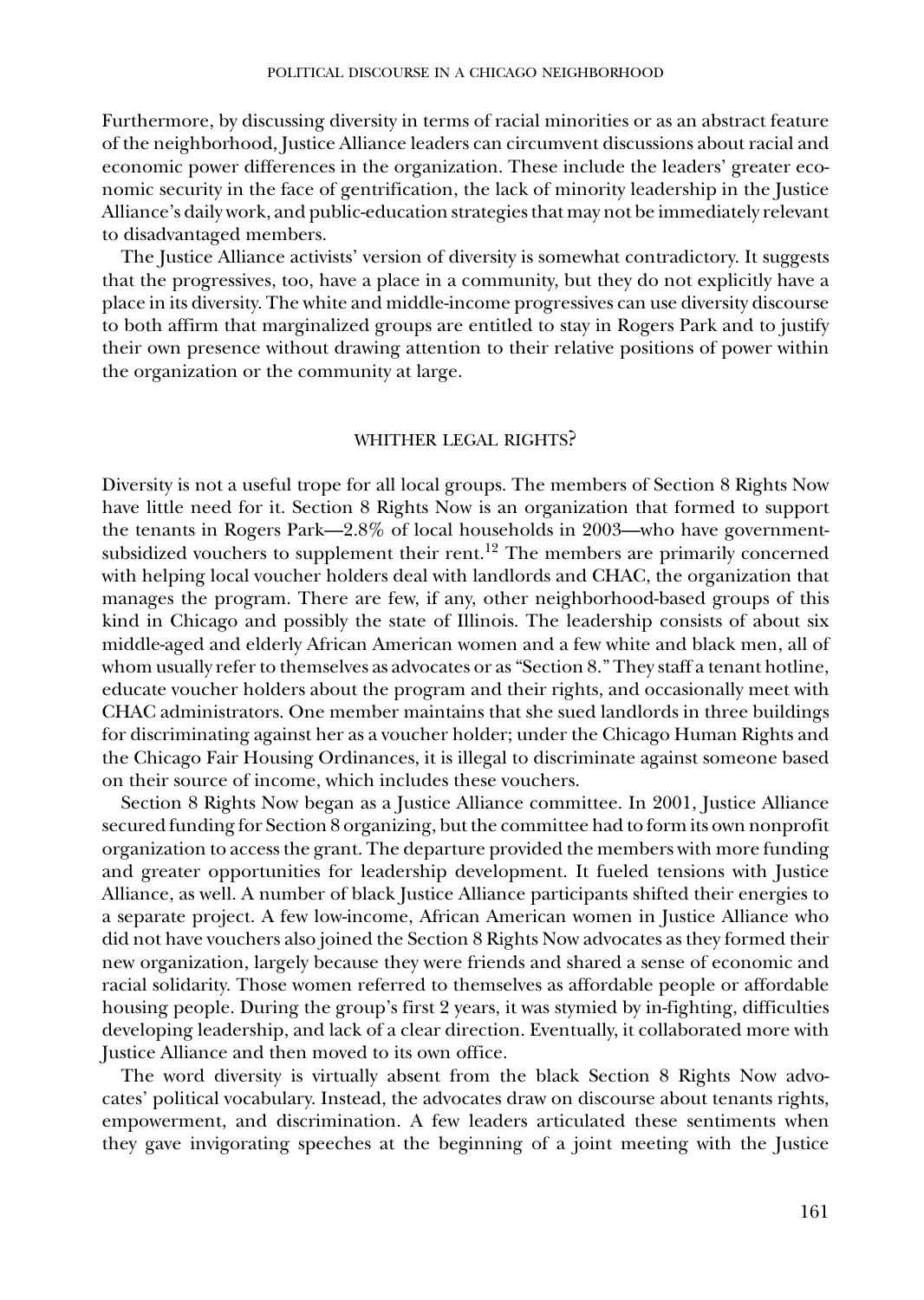Alliance housing committee. Dionne Thompson, an African American leader, stood up and said:

There are so many tenants that get knocked around. We need to let them know not to be afraid. Landlords have a tendency to frighten tenants. ...I'm an affordable person, and I'm not afraid of any landlord. We have to fight for our rights!

Ruby Bridges, a black Section 8 Rights Now leader and Justice Alliance board member, built on her enthusiasm:

I am a Section 8 holder and I fight... . Tenants have power! We just have to come together. Power is in education! In power we can win! ... Let's stop some of this! We have a right to be here as much as anyone else! I'm not going to be pushed around!

Soon everyone in the room was clapping, looking excited and motivated.

While the Section 8 Rights Now leadership does not have a formal critique of diversity discourse, members occasionally show skepticism about other groups' use of the word. For example, Ruby and Marnie Pierson, another advocate, sat in on a Community Exchange steering committee meeting. After Bill, the Justice Alliance leader, said that the first workshop would involve "talking about what it means to be diverse," Marnie appealed to the white attendees, "We've been talking about diversity for a long time in Rogers Park and across Chicago. Trying to get people to come in and talk about their ideas—it will be hard. ... How are we going to keep people here? How we going to teach people to keep fighting?!" No one responded. She and Ruby soon left to attend a Section 8 Rights Now member's birthday party.

Yet Section 8 Rights Now advocates only rarely pose criticisms like Marnie's. They are far more likely to denounce public officials' statements about new programs for low- and mixed-income housing. At a training session about HUD and changes in public housing, Latoya Williams, a former Carter Gardens resident and activist, pointed out, "My building said it would be 'affordable,' but that's not true." Another African American woman added, "They're tearing down [the Cabrini Green public housing] projects and building little Stepford houses with driveways. There is no black skin in there. Where are we going to go?" The African American facilitator added, referring to redevelopment near Cabrini Green, "They said it was going to be mixed-income at Cabrini. There are four families! It's all smoke and mirrors. It was never real."

These advocates have good reasons to be skeptical about promises for better housing programs. Most have been displaced from their apartments at least once because their landlords increased the rent or converted the building into condos, and they have repeatedly experienced landlord discrimination when looking for new apartments, with little recourse from the city. Few have seen the benefits of new initiatives like mixed-income public housing or the Section 8 homeownership program which, despite much fanfare, had enabled just one voucher holder in the city to close on a home as of June 2002. These programs have actually hurt some members, like Latoya. She received a voucher when she was displaced from Carter Gardens to make room for the so-called affordable condominiums supported by the mayor's New Homes program. After months of searching, she found a landlord who would rent a three-bedroom apartment to her and her sons, but she had to move within a year because that building was converted into condos. The city and many local groups have been less than helpful for the organization, as well.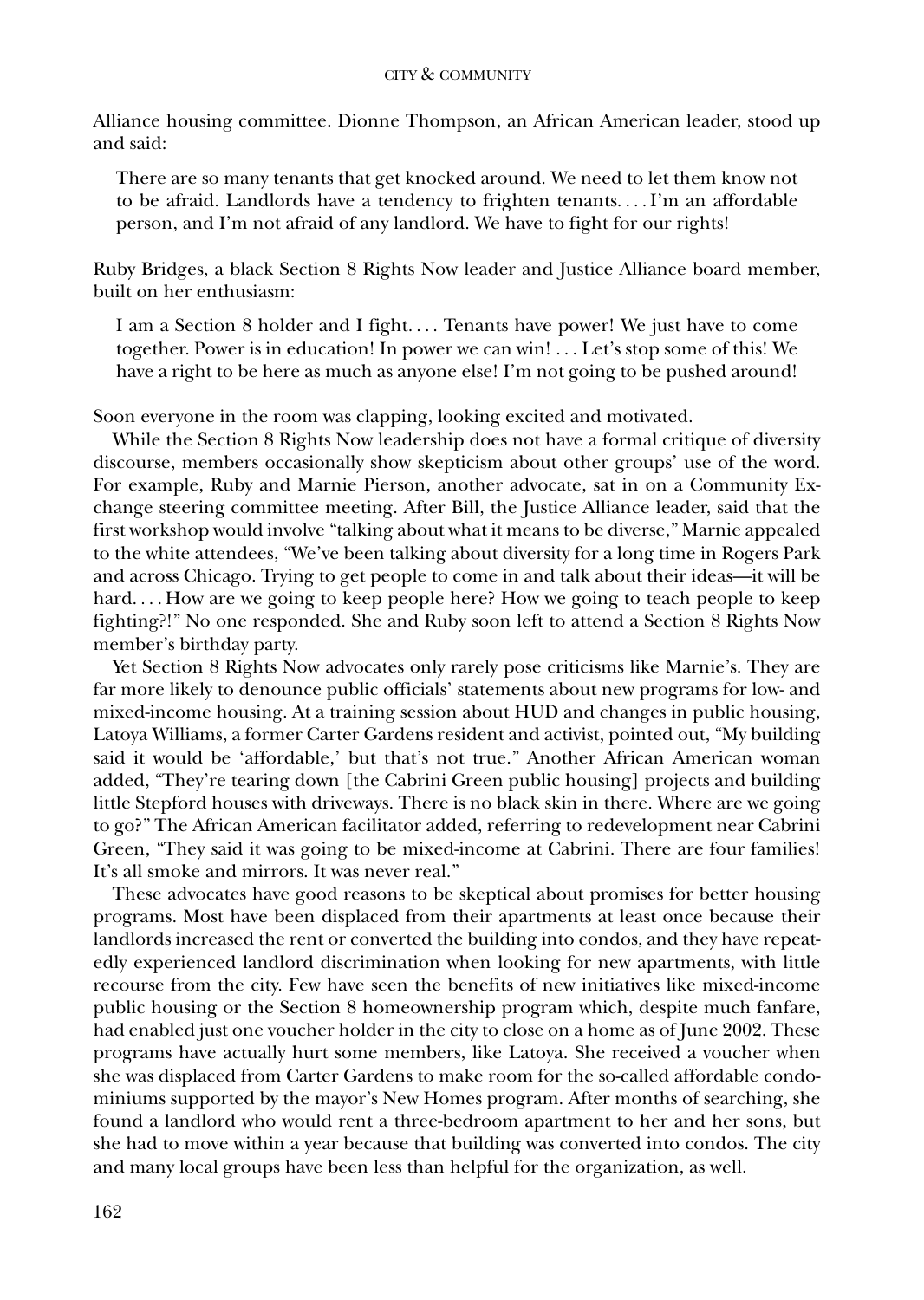Over the years, these advocates have struggled to develop a stronger relationship with CHAC. Early on, the advocates proposed that they could become formal liaisons to CHAC, but the agency rejected that idea. In June 2002, the group held a forum for about 75 people who had vouchers or hoped to enroll. Five administrators from CHAC attended the forum, including the agency director. Since then, the organization's relationship with CHAC has improved.

Unlike Justice Alliance organizers or the real estate professionals, the Section 8 Rights Now advocates do not use diversity discourse to talk about their personal identity or political values. One could imagine these members asserting themselves as "the face of diversity" or a critical stripe in Rogers Park's rainbow, but they do not. On rare occasions, they might offhandedly mention diversity as a characteristic of the neighborhood (and not necessarily as a positive one), yet they seem to view it as an external category. They do not use it to express their views of themselves or their location in the community. Rather, in discussions about housing, they explain their presence in the neighborhood by referring to specific identities that they can use to make claims about their rights, such as Section 8 or less often, tenants, black, or disabled.

In Rogers Park, white people seem especially comfortable with the diversity trope as a way to express their tolerance. These advocates have not needed, or at least tried, to appeal to white tolerance to pursue their goals. Furthermore, the diversity trope does not evoke the same sense of black pride, call to action, or a demand for racial justice for the Section 8 Rights Now advocates. As further discussed below, their preference for rights discourse is congruent with their organization's single-issue focus and the historical legacy of African American activism in the United States. In other words, diversity discourse seems incompatible with their narrow class interests, spirit of racial solidarity, and political objectives. It does not provide them with cultural meaning relevant to their agenda, nor have they tried to redefine it toward those ends.

## DISCUSSION

So, what do these organizations and their discourse reveal about race and class politics in cities today? Beyond Rogers Park's borders, diversity has become an unthreatening and popular word over the past 30 years (Downey, 1999; Schuck, 2003). This seems especially true for white and middle-class people (Goode, 2001). The term does not inherently refer to any particular ethnoracial, gender, class, or other demographic status, much less to demographics at all. For many people, it continues to imply tolerance and acceptance of some minorities. These qualities make it a particularly useful bit of discourse in polarized conflicts over issues from urban redevelopment to school curricula to affirmative action. Findings from Rogers Park point to some broader implications of placing diversity at the center of neighborhood politics.

First, and perhaps most striking, is the contrast between discourse about diversity and discourse about rights. These discourses are distinctive, but not inherently incompatible. For example, Justice Alliance activists sometimes use both. But, when political participants frame social problems in terms of diversity, they can easily overshadow the issues that poor people care about, especially concerns about their rights. Legal rights historically have been an important mechanism through which women, minorities, and other marginalized groups have redressed discrimination. The 1960s black civil rights movement, in particular,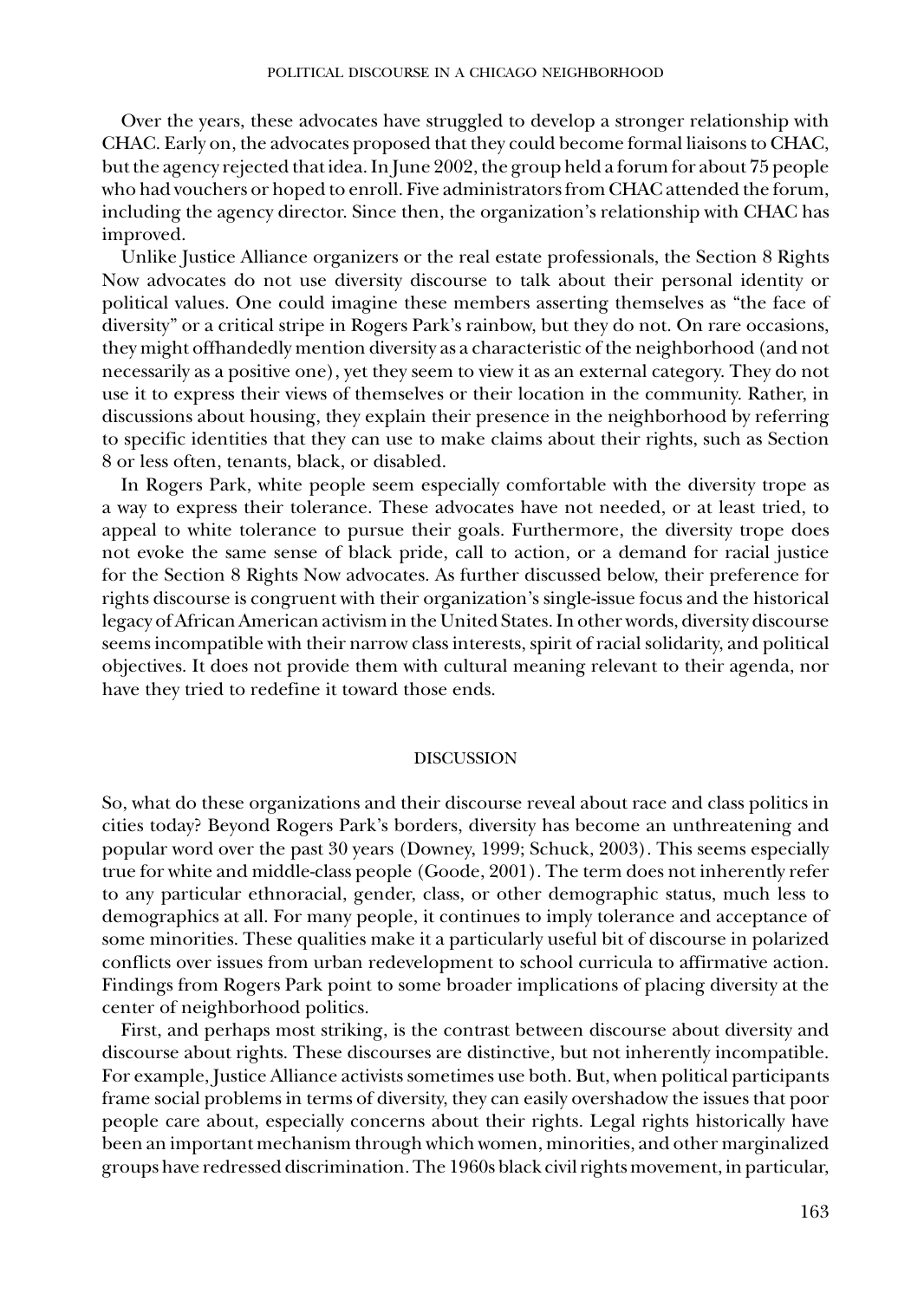popularized both discourse about rights and a political strategy that seeks legal rights through the courts (Tarrow, 1998).

In the neighborhood context, legal rights are also probably the most powerful mechanism that minorities have to protect themselves in the housing market. Since the 1950s, civil rights groups have lobbied the government to address pervasive racial discrimination by the real estate and banking industries. Although policies and laws like the 1968 Fair Housing Act have failed to adequately address problems at an institutional level, they support individuals' right to file litigation and have facilitated successes in fights over public housing segregation, denial of credit for residents in black neighborhoods, and other issues (Massey and Denton, 1993). Today, tenant ordinances, like the Chicago Fair Housing Ordinance, also provide residents with clearly defined forms of legal protection against discrimination. In fact, a Chicago organization initiated a Section 8 testing program, modeled on earlier fair housing testing, to document systemic landlord discrimination against voucher holders, and some Section 8 Rights Now members attended a training. Thus, the legacy of rights discourse, combined with the availability of legal mechanisms, has shaped Section 8 Rights Now's agenda.

Diversity, in contrast, is not even a constitutionally accepted goal in neighborhood policies (Malamud, 2001).<sup>13</sup> There also are few entitlements to low-cost housing in contemporary neoliberal redevelopment policies. One notable exception is HUD's obligation to fund replacement housing for a portion of the public housing development slated for demolition across the country, although housing advocates have criticized the viability, adequacy, and restrictions of these plans. Thus, diversity discourse may not be strategically useful for low income minorities, who have more to gain from a legal and rhotorical focus on justice and the right to fair housing.

A second and related implication is that privileged groups can rhetorically use the diversity trope as a revised measure of inequality and exclusion. In Rogers Park, people often suggest that demographic mixing should be a goal—perhaps *the* goal—of gentrification or antigentrification activism. However, any given development initiative will inevitably leave out some demographic group. Organizational participants then criticize the project on the grounds that their constituents—whether minorities, working families, white people, or homeowners—were discriminated against. Exclusion from the mix serves as the standard for judging fairness. This is a very different barometer than a standard like fair housing for racial minorities. Such assertions are part of a current trend among some groups not categorically protected by government antidiscrimination policy, such as white men or Christians, who increasingly make claims that they experience reverse discrimination because of their race, gender, or class (e.g., Lynch, 1997), or they adopt the mantle of minority to protest their perceived marginalization (Skrentny, 2001). Diversity becomes an elusive, moving quota. This may not be the intention of anyone who uses the trope, but it is a pitfall of relying on it.

Third, discourse about diversity may lack political teeth for organizations concerned with a single issue. Section 8 Rights Now is a single-issue organization, unlike the numerous other neighborhood groups that endorse diversity. It focuses on an individual social program in which participants have specific entitlements and are protected as a class of people because of their source of income, because the fair implementation of the program will enable voucher holders to stay in Rogers Park. In contrast, each multi-issue organization in Rogers Park is concerned with a variety of social, political, and economic issues and works with a wide range of residents. For these groups, the grammar of diversity serves as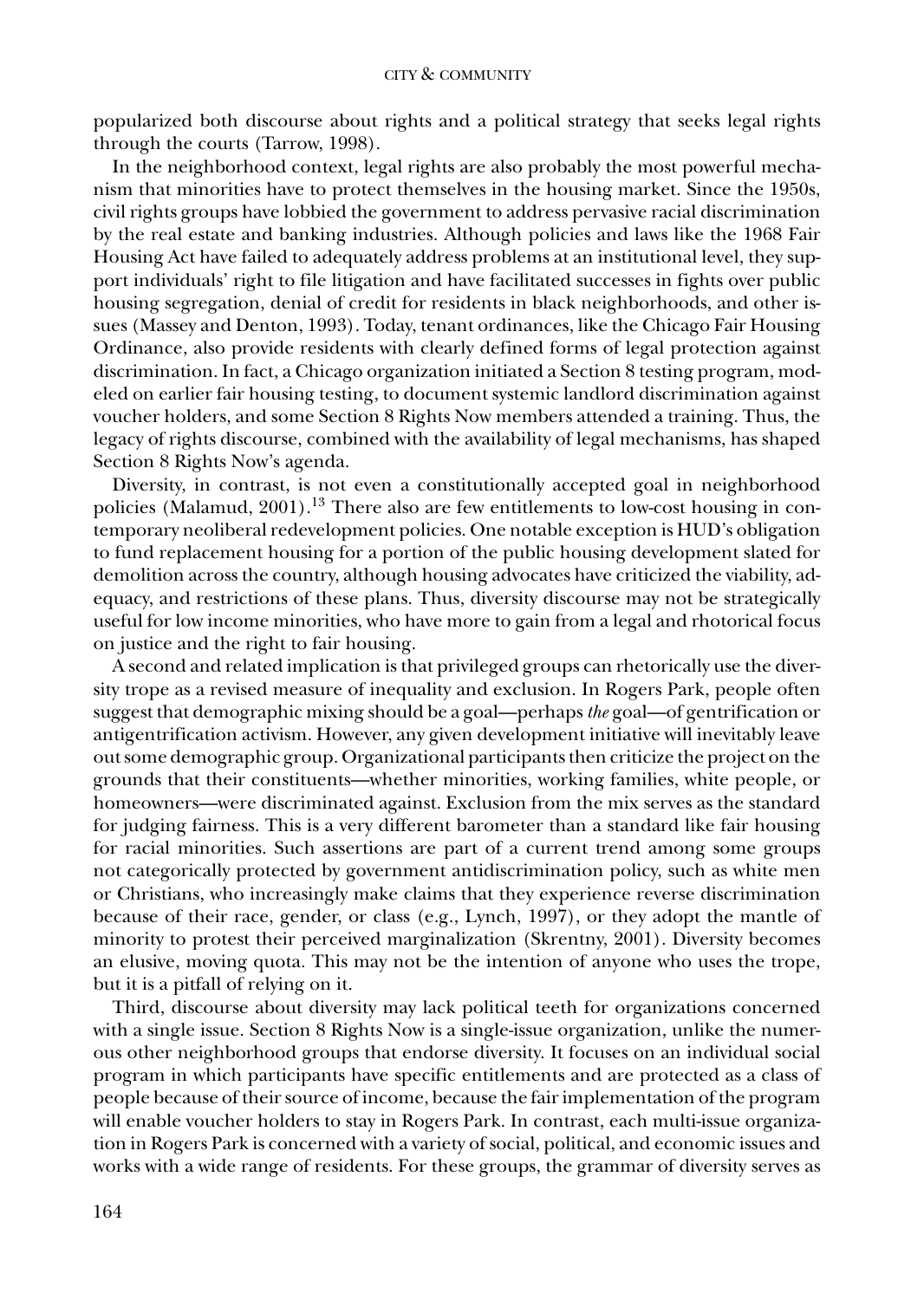a discursive umbrella, a shorthand reference tool. It emphasizes the connections between the political and social issues at hand and the seemingly shared interests of the various populations involved. For example, all these multi-issue groups, unlike Section 8 Rights Now, link their agendas to abstract images of community. Diversity discourse is a useful way to do that. More research is needed to understand if this finding is generalizable to other organizations and different political issues.

Fourth, the politicians' and real estate professionals' interpretations of diversity may reflect broader shifts in certain racial perceptions among whites (Farley and Frey, 1994), as well as the pervasive classism in the housing market. Taub, Taylor, and Dunham (1984, p. 10) note that changing racial attitudes may ease interactions in heterogeneous neighborhoods, as the "broader white tolerance that focuses on class instead of race makes the whole effort more harmonious." The pro-gentrification groups' interest in economic diversity also exemplifies the persistence of classism in the United States. This customary, normative discrimination on the basis of income, wealth, and ability to pay is far more powerful than the abstract ideal of residential diversity (Schuck, 2003). Classism is especially apparent in the housing market, which represents most consumers' largest financial investment and a source of great security and emotional well being, regardless of one's race or ethnicity. Social trends and popular values may have encouraged whites to be more accepting of ethnoracial minorities, but the same cannot be said of investors' views of lower income people in the real estate market.

Yet the RP Enterprise members' understanding of diversity is still racially inflected, as evidenced in their financial, social, and rhetorical support for seemingly acceptable minorities. So, to elaborate on Taub and his colleagues' observations about white tolerance, it seems that these professionals are willing to work with, live among, or rent to minorities as long as those minorities are middle class or fit the model minority mold: hard-working and trustworthy clients, tenants, or employees. Many neighborhood residents, including the low-income African American advocates, want to live near these kinds of neighbors too. Nevertheless, the RP Enterprise members have more power—be it through bank loans, rental agreements, or hiring decisions—to influence who can reside and work in the community. These depictions of *diversity as economics* and *diversity as safe* for whites and select minorities reflect elements of neoliberal ideology: society has seemingly transcended race as a category of exclusion and prejudice and need not to struggle for racial equality.

Finally, diversity discourse is not the sole domain of urban boosters nor is it devoid of a leftist political punch, but it does lend itself to a self-conscious war of the words. The white and middle-class Justice Alliance activists appropriate the diversity trope and imbue it with progressive connotations. In order to hold on to this concept, they also must constantly spell out what it means and why they have a rightful claim to it. They end up endorsing it and discrediting it at the same time. The diversity trope works for progressive politics, but with qualifications.

Such verbal maneuvering may be a feature of engaging in contemporary neoliberal politics for groups across the ideological spectrum. Media-saturated symbolic economies are now central to many cities' economic vitality. As Zukin (1995, pp. 2–3,7) explains, "the cultural power to create an image, to frame a vision, of the city has become more important. ... Building a city depends on how people combine the traditional economic factors of land, labor, and capital... [and] how they manipulate symbolic languages of exclusion and entitlement." Words are up for grabs, even ones that have seemingly liberal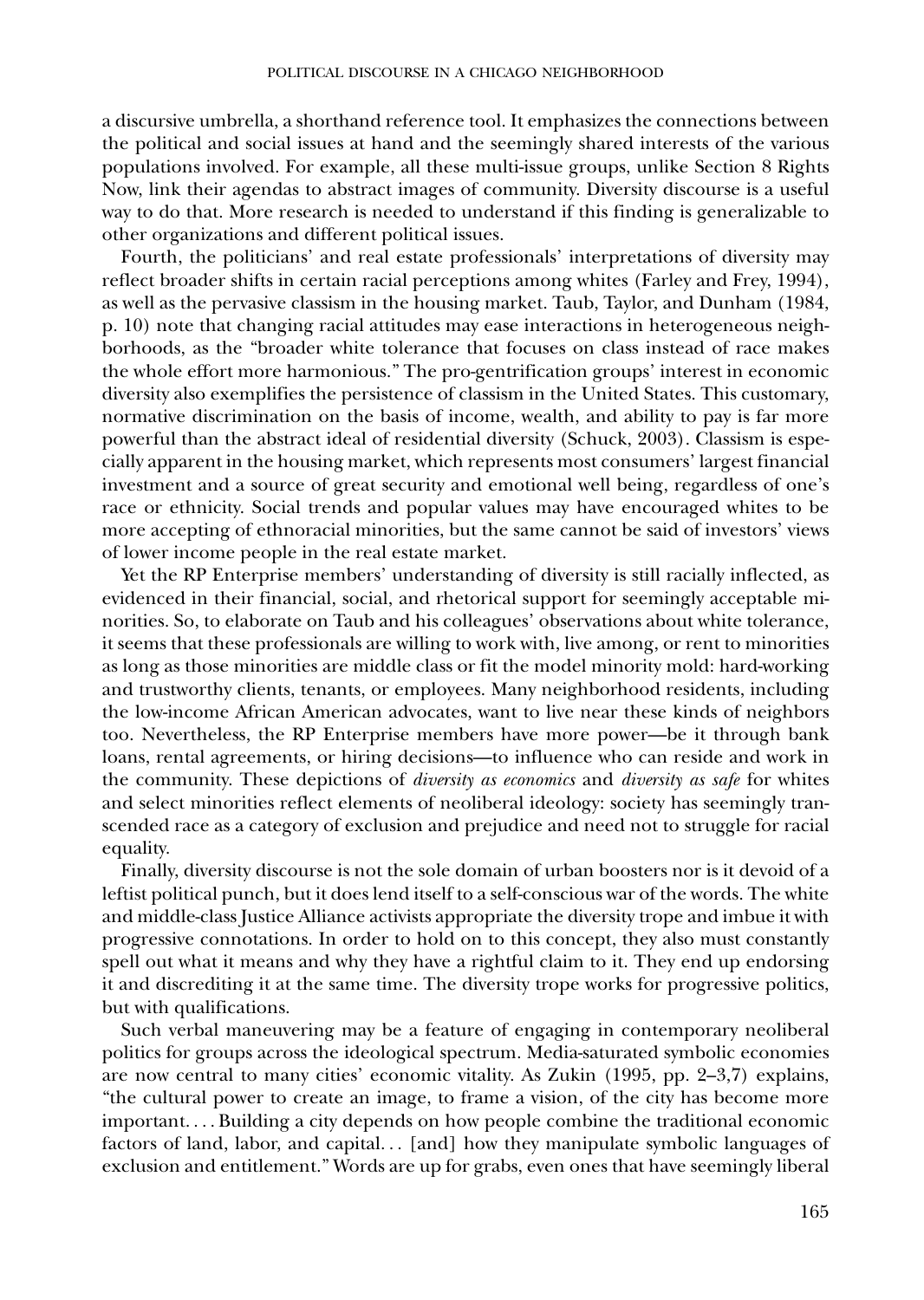## CITY & COMMUNITY

connotations. Take, as an example from another context, neoconservatives' selective appropriation of Martin Luther King's "I Have a Dream" speech to challenge race-based affirmative action. Such word play can throw a monkey wrench into grassroots politics. Activists of any political persuasion, such as those in justice Alliance, may need to cultivate certain analytical and rhetorical skills in order to negotiate this terrain of city politics. It is a dimension of contemporary symbolic politics that scholars to date have overlooked.

Nyden et al. (1997) have shown that "self-consciously diverse" communities develop institutional bases and provide resources for a variety of demographic groups. The authors contrast such communities with Rogers Park and similar neighborhoods, which they classify as laissez-faire diverse. For a community to move beyond this status of *diversity by default*, government needs to make some political and financial commitments. It must support an institutional foundation that provides different demographic groups a place at the proverbial table and resources to be equal partners. This is not to say that a master neighborhood plan is the panacea for the harms of gentrification or that demographics are easily controlled, as much political discourse implies. But, some kind of blueprint and political will is essential if policymakers want to buffer marginalized groups from gentrification's hardships and ensure that they can enjoy the improved quality of life that development usually brings. Rhetorical appeals to diversity should not be confused with resource commitments.

Urban studies can benefit from these kinds of ground-level observations of local discourse. There is a tendency among urban scholars to observe discourse from a more general, abstracted level of analysis. From that perspective, discourse appears to be a monolithic force, almost invariably serving the interests of the powerful. Michel Foucault's early observations (e.g., 1972) about the link between discourse and power are clearly important, and discourse continues to be a useful unit of analysis. Yet, it behooves social scientists to study how people actually use discourse and the contradictions in that in light of their social, political, and economic contexts. Although certain groups may have greater resources to publicize and impose their visions of the world, no one owns a word or an idea. Close observations of how people finesse language, like the use of the same trope to pursue competing ends, can reveal complexities that more general levels of analysis cannot pick up.

Words and ideas like diversity also are not contained to a single domain like a neighborhood. Communities are embedded in a broader political economy, linked to other institutions like corporations, universities, churches, and government agencies through individuals' participation, organizational cooperation, the media, and other connections. For example, some Rogers Park activists are familiar with social scientific research or have picked up sociological concepts from places such as universities and public policy reports. So, one way to locate neighborhoods in their wider political, economic, and social context is to follow tropes like diversity across institutions and organizations.<sup>14</sup>

Diversity discourse may be a rhetorical tool that elites wield at the expense of marginalized groups. It may be trope that white, middle-class people use to justify or downplay their place in a community. It also may be a prism through which activists address social problems, a medium for dramatizing power relations, or a cultural icon that people dissect and reconstruct as they politically maneuver. And, at times it may distract from concerns about justice and rights. Some symbols are more difficult to own than others. Diversity is one such symbol.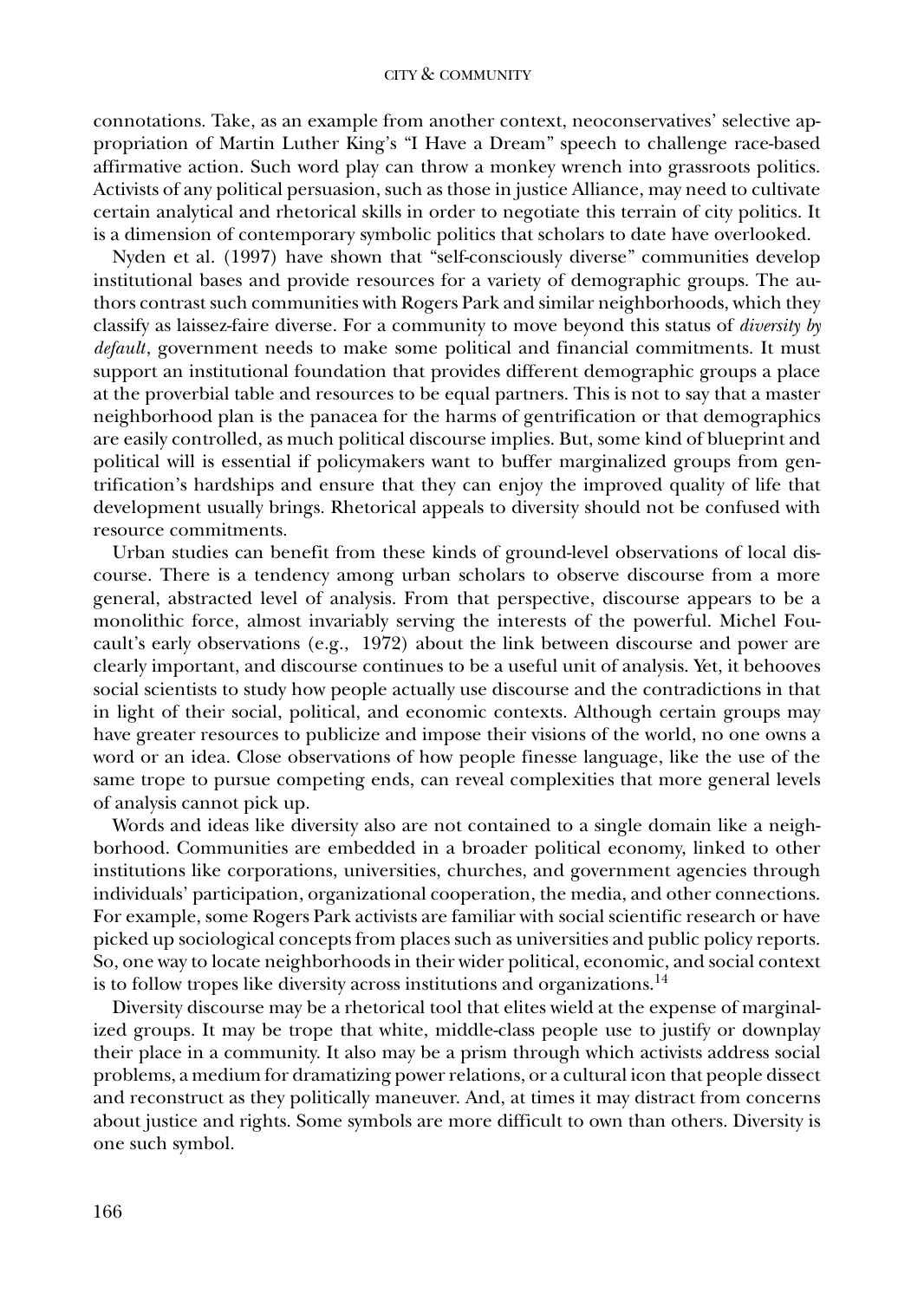# Acknowledgments

Research for this project was supported in part by grants from the Chicago Community Trust and the John D. and Catherine T. MacArthur Foundation and by fellowships from the Northwestern University (NU)/University of Chicago Joint Center for Poverty Research and the NU Institute for Policy Research. I would like to thank the two anonymous reviewers from *City & Community* for their invaluable feedback. Earlier versions of this article were presented at the 2002 NU Graduate Student Urban Studies Conference, 2003 Harvard Color Lines Conference, and University of Chicago Urban Workshop. Participants in these forums, as well as Steve Hoffman, Wendy Griswold, Eric Klinenberg, Mary Pattillo, Micaela di Leonardo, Jeff Manza, Betsy Berrey, Robert Berrey, Japonica Brown-Saracino, Amin Ghaziani, and students in the spring 2002 NU sociology writing seminar provided detailed and insightful comments. I also thank the members of the Rogers Park Community who read a previous draft for their critical feedback.

## Notes

<sup>1</sup> I use pseudonyms for all individuals and organizations except elected officials and the local university.

<sup>2</sup> Scholarship about the concept of diversity outside of urban studies, too, generally focuses on theoretical or macro-level questions, drawing on political theory (e.g., Hollinger, 2000) or quantitative, text, and legal analysis (e.g., Edelman, Riggs, and Mara-Drita, 2001).

 $3$  Nyden, Maly, and Lukehart (1997) use census tract data and interviews to identify stable, diverse neighborhoods out of the ten largest U.S. cities and 12 mid-sized or small cities. I, too, rely on the community area designation to define Rogers Park's boundaries because local political participants generally use the same boundaries. However, these designations can differ from residents' perceptions of their neighborhood, hide demographic variation, and understate the importance of the broader urban context (Hunter, 1974; Klinenberg, 2002, p. 246, footnote 12).

<sup>4</sup> This article does not discuss service providers or quality of life groups. The conservative participants in such groups tend have similar political agendas and use similar diversity discourse as the Alderman and advocates for gentrification; the liberal participants share more similarities with the white tenant activists.

<sup>5</sup> The tenant activists' model for analyzing social problems is self-consciously influenced by sociological concepts. At one meeting, a leader critiqued how local developers use the word diversity, referring to his analysis as "Sociology 101." This paper shares with these activists certain sociological precepts: broader structural problems shape local issues and discourse analysis can reveal how people use language to frame social problems.

 $6$  In 2000 Chicago ranked as the fourth most segregated city in terms of black and white residents, the fourth in terms of Hispanics and whites, and the fourteenth in terms of Asians and whites out of the fifty U.S. metropolitan areas with the largest respective minority populations (Lewis Mumford Center, 2001).

<sup>7</sup> The Neighborhood Diversity Index (Maly, 2000) compares the percentage of people in four ethnoracial categories (White, Black, Hispanic, and Asian) at the census tract level with the city averages for these groups. Data for Rogers Park are based on personal communication with Michael T. Maly, July 30, 2004.

<sup>8</sup> The Diversity Index (Sandoval and Li, 2004) measures the evenness of the five ethnoracial groups included in the U.S. Census (White, Black, Latino, Asian, and Other) at the block group level. In a block group with a score of 100, all ethnoracial groups are equally represented. In a block group with a score of 0, there is only one ethnoracial group.

<sup>9</sup> 1970 and 1980 data do not control for Latino origin.

<sup>10</sup> When doing fieldwork about Rogers Park politics in the 1970s and 1980s, Gerald Suttles (1990) also observed residents at community meetings talking about controversial issues in terms of income, not race or ethnicity.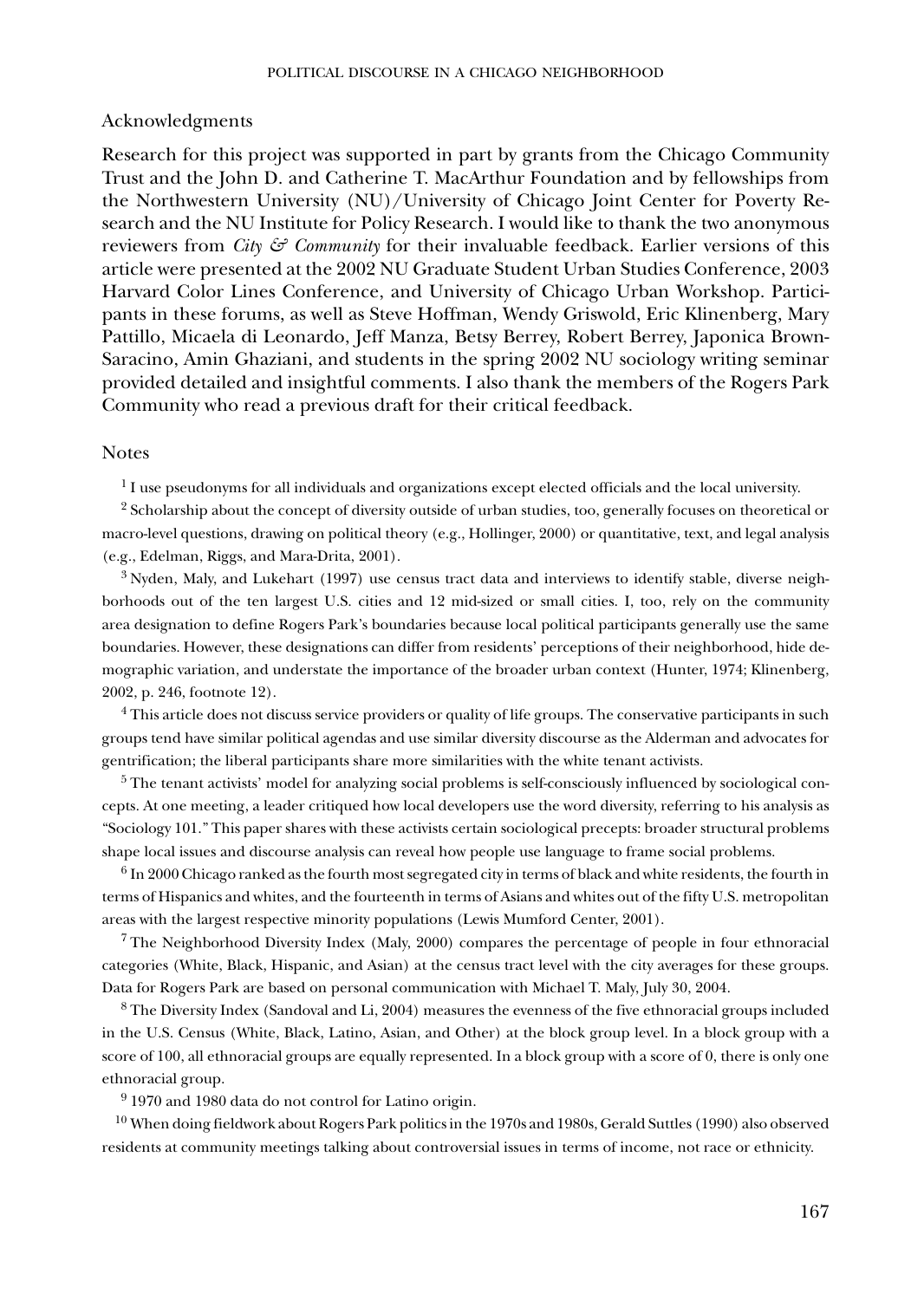## CITY & COMMUNITY

<sup>11</sup> Today, the term progressive colloquially refers to a very liberal political stance. It indicates a preference for government intervention on social and economic issues, like income redistribution from rich to poor (Rempel, 1997), and protection of civil liberties. It is associated with a style of discourse that expresses "moral outrage, universal claims of justice, and visions of a better society" (Hart, 2001, p. 4).

 $12$  Although the vouchers are now technically considered Housing Choice Vouchers, people still idiomatically refer to them by their previous name, Section 8.

<sup>13</sup> According to the courts, higher education is the only place where diversity is a legally acceptable end (Malamud, 2001).

<sup>14</sup> My fieldwork about diversity discourses in a public university and a global corporation points to some of the patterns in this discourse across different institutions. For instance, when the University of Michigan was sued over its use of race in college admissions decisions, the school argued that it should be able to consider applicants' race in order to craft a diverse student body. The lawsuits were accompanied by contentious debates in which people argued over whether diversity should refer to everyone or should emphasize certain racial minorities and their civil rights.

## References

- Bennett, L., and Reed, A. J. 1999. "The New Face of Urban Renewal: The Near North Redevelopment Initiative and the Cabrini-Green Neighborhood," in A. J. Reed (ed.), *Without Justice for All: The New Liberalism and Our Retreat from Racial Equality*. Boulder, CO: Westview Press.
- Bhattacharyya, G. 1999. "Teaching Race in Cultural Studies: A Ten-Step Programme of Personal Development," in M. Bulmer and Solomos, J. (eds.), *Ethnic and Racial Studies Today*. London and New York: Routledge.
- Bonilla-Silva, E. 2003. *Racism Without Racists: Color-Blind Racism and the Persistence of Racial Inequality in the United States*. Lanham, MD: Rowman & Littlefield.
- Brown-Saracino, J. 2004. "Social Preservationists and the Quest for Authentic Community," *City and Community* 3,135–156.
- Center for Urban Research and Learning. 2002. *Gentrification and Affordable Housing in Rogers Park: Community of Change, Community of Opportunity*, Loyola University, Chicago, IL.
- Chicago Fact Book Consortium, eds. 1984. *Local Community Fact Book, Chicago Metropolitan Area*. Chicago, IL: Chicago Review Press.
- Chicago Housing Authority. 2000. *Plan for Transformation: Moving to Work Annual Plan*, Chicago, IL.

Conquergood, D. 1992. "Life in Big Red: Struggles and Accommodations in a Chicago Polyethnic Tenement," in L. Lamphere (ed.), *Structuring Diversity: Ethnographic Perspectives on the New Immigration*. Chicago, IL: The University of Chicago Press.

- Cox, K. R. 1999. "Ideology and the Growth Coalition," in A. Jonas and D. Wilson (eds.), *The Urban Growth Machine: Critical Perspectives Two Decades Later*. Albany, NY: State University of New York Press.
- di Leonardo, M. 1998. *Exotics at Home: Anthropologies, Others, American Modernity*. Chicago and London: University of Chicago Press.
- Downey, D. J. 1999. "From Americanization to Multiculturalism: Political Symbols and Struggles for Cultural Diversity in Twentieth-Century American Race Relations," *Sociological Perspectives* 42, 249–263.
- Durkheim, E. 1912 [1995]. *The Elementary Forms of Religious Life*. New York, NY: The Free Press.
- Edelman, L. B., Fuller, S. R., and Mara-Drita, I. 2001. "Diversity Rhetoric and the Managerialization of Law," *American Journal of Sociology* 106, 1589–1642.
- Edelman, M. 1967 [1985]. *The Symbolic Uses of Politics*. Urbana, IL: University of Illinois Press.
- Emerson, R. M., Fretz, R. I., and Nagda, B. 1995. *Writing Ethnographic Fieldnotes*. Chicago, IL: The University of Chicago Press.
- Farley, R., and Frey, W. H. 1994. "Changes in the Segregation of Whites from Blacks during the 1980s: Small Steps Toward a More Integrated Society," *American Sociological Review* 59, 23–45.
- Fincher, R., and Jacobs, J. M. (eds.) 1998. *Cities of Difference*. New York, NY: The Guilford Press.
- Finlely, L. 1999. "It's not Your Father's Rogers Park," *Chicago Sun-Times*, July 9.
- Fischer, C. S. 1975. "Toward a Subcultural Theory of Urbanism," *American Journal of Sociology* 80, 1319– 1341.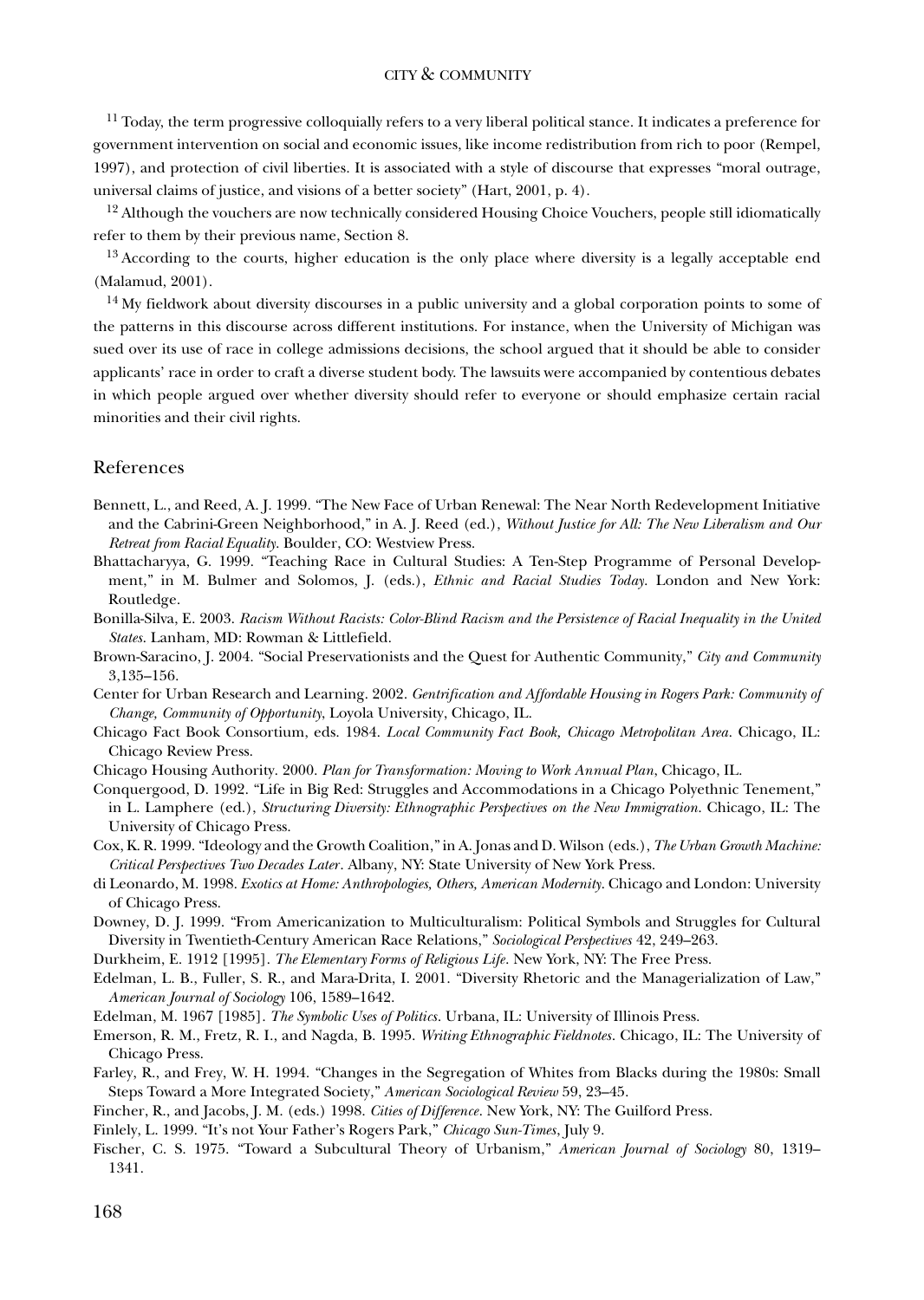- Fischer, C. S. 1999. "Uncommon Values, Diversity, and Conflict in City Life," in N. J. Smelser and J. C. Alexander (eds.), *Diversity and Its Discontents: Cultural Conflict and Common Ground in Contemporary American Society*. Princeton, NJ: Princeton University Press.
- Florida, R. 2002. *The Rise of the Creative Class: And How It's Transforming Work, Leisure, Community and Everyday Life*. New York, NY: Basic Books.
- Florida, R. 2003. "Cities and the Creative Class," *City and Community* 2, 3–19.
- Foucault, M. 1972. *The Archaeology of Knowledge and the Discourse on Language*. New York, NY: Pantheon Books.
- Gans, H. J. 1962. *The Urban Villagers: Group and Class in the Life of Italian-Americans*. New York, NY: The Free Press.
- Gibson, K. 1998. "Social Polarization and the Politics of Difference: Discourses in Collision or Collusion?" in R. Fincher and J. M. Jacobs (eds.), *Cities of Difference,* pp. 301–316. New York, NY: Guilford Press.
- Goode, J. 2001. "Let's Get Our Act Together: How Racial Discourses Disrupt Neighborhood Activism," in J. Goode and J. Maskovsky (eds.), *The New Poverty Studies: The Ethnography of Power, Politics, and Impoverished People in the United States*. New York, NY: New York University Press.
- Goodwin, C. 1979. *The Oak Park Strategy: Community Control of Racial Change*. Chicago, IL: University of Chicago Press.
- Hart, S. 2001. *Cultural Dilemmas of Progressive Politics: Styles of Engagement among Grassroots Activists*. Chicago, IL: University of Chicago Press.
- Hirsch, A. R. 1983. *Making the Second Ghetto: Race and Housing in Chicago, 1940–1960*. Cambridge, MA: Cambridge University Press.
- Hollinger, D. A. 2000. *Postethnic America: Beyond Multiculturalism*. New York, NY: Basic Books.
- Hunter, A. 1974. *Symbolic Communities: The Persistence and Change of Chicago's Local Communities*. Chicago, IL: The University of Chicago Press.
- Jacobs, J. 1961 [1993]. *The Death and Life of Great American Cities*. New York, NY: Random House.
- Katz, J. 1983. "A Theory of Qualitative Methodology: The Social System of Analytic Fieldwork," in R. M. Emerson (ed.), *Contemporary Field Research: A Collection of Readings*. Prospect Heights, IL: Waveland Press.
- Kennedy, M., and Leonard, P. 2001. *Dealing with Neighborhood Change: A Primer on Gentrification and Policy Choices*. Washington, DC: The Brookings Institution.
- Kertzer, D. I. 1988. *Ritual, Politics, and Power*. New Haven, CT: Yale University Press.
- Kitagawa, E., and Taeuber, K. (eds.) 1963. *Local Community Fact Book: Chicago Metropolitan Area, 1960*. Chicago, IL: Chicago Community Inventory, University of Chicago.
- Klinenberg, E. 2002. *Heat Wave: A Social Autopsy of Disaster in Chicago*. Chicago, IL: University of Chicago.
- Lewis Mumford Center. 2001. "Ethnic Diversity Grows, Neighborhood Integration Lags Behind," Albany, NY: University of New York at Albany.
- Lipsitz, G. 1998. *The Possessive Investment in Whiteness: How White People Profit from Identity Politics*. Philadelphia, PA: Temple University Press.
- Lloyd, R. 2002. "Neo-Bohemia: Art and Neighborhood Redevelopment in Chicago," *Journal of Urban Affairs* 24, 517–532.
- Lloyd, R., and Clark, T. N. 2001. "The City as an Entertainment Machine," *Critical Perspectives on Urban Redevelopment* 6, 357–378.
- Logan, J., and Molotch, H. 1987.*Urban Fortunes: The Political Economy of Place*.Berkeley, CA: University of California Press.
- Logan, J., Whaley, R. B., and Crowder, K. 1999. "The Character and Consequences of Growth Regimes: An Assessment of Twenty Years of Research," in A. E. G. Jonas and D. Wilson (eds.), *The Urban Growth Machine: Critical Perspectives Two Decades Later*. Albany, NY: State University of New York Press.
- Malamud, D. 2001. "Affirmative Action and Ethnic Niches: A Legal Afterword," in J. Skrentny (ed.), *Color Lines: Affirmative Action, Immigration, and Civil Rights Options for America*. Chicago, IL: The University of Chicago Press.
- Maly, M. T. 2000. "The Neighborhood Diversity Index: A Complimentary Measure of Racial Residential Settlement," *Journal of Urban Affairs* 22, 37–44.
- Maly, M. T., and Leachman, M. 1998. "Rogers Park, Edgewater, Uptown, and Chicago Lawn, Chicago," *Cityscape* 4, 130–160.
- Martiniello, M. 1998. "Wieviorka's View on Multiculturalism: A Critique," *Ethnic and Racial Studies* 21, 911– 916.
- Massey, D. L., and Denton, N. A. 1993. *American Apartheid: Segregation and the Making of the Underclass*. Cambridge, MA: Harvard University Press.
- Mele, C. 2000. *Selling the Lower East Side: Culture, Real Estate, and Resistance in New York City*. Minneapolis, MN: University of Minneapolis Press.